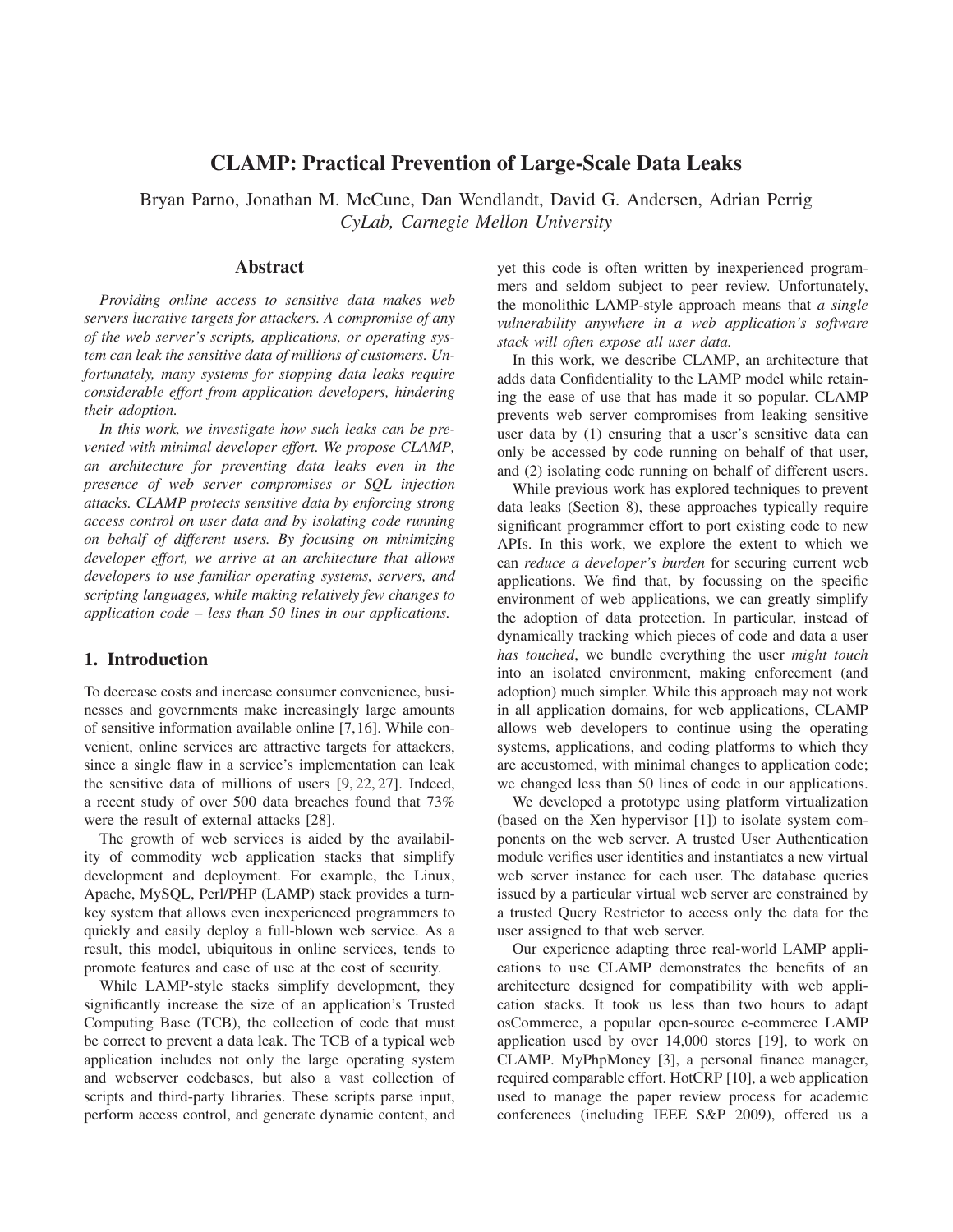'worst-case' test of porting complexity, due to its highly configurable policies that determine what data (e.g., author names) should be considered private. Despite having no previous exposure to the software, we fully ported HotCRP to CLAMP; the port changed six lines of code, and developing the access control policy took less than two days.

Finally, our unoptimized prototype suggests that the userperceived slowdown due to CLAMP's use of virtualization is not prohibitive (typical request latency for osCommerce is 5-10 ms slower than native). While platform virtualization increases hardware resource requirements, ongoing research has already demonstrated significant efficiency gains [5, 13, 15]. As Moore's law continues to reduce the price of CPU cores and memory, CLAMP will be increasingly attractive in comparison to the costs of rewriting applications or, worse yet, dealing with a large-scale data leak. Just as e-commerce websites currently accept the increased overhead of SSL as a good security trade-off, the \$5.4 million price-tag for a median-sized data leak [21,28] may justify CLAMP's increased hardware requirements.

## **2. Problem Definition**

## **2.1. Goals**

Our primary goal is to prevent a web server compromise from leaking sensitive user data. We achieve this goal by ensuring that sensitive data in the database is only released to code running on behalf of a user who has authenticated successfully and has legitimate access to that data. We then protect this code from code operating on behalf of other users. We aim to enable these strong data protection guarantees for commodity web applications while minimizing the porting effort required.

## **2.2. Assumptions**

**Vulnerable Web Server.** The adversary can exploit vulnerabilities in the web server such that she can run arbitrary code with root privileges.

**Sensitive Data Definition.** A developer of the web service can accurately identify the sensitive data contained within the database and accurately map the data to the user to whom it belongs. CLAMP will only protect data that is explicitly identified as sensitive. As we show in Sections 4 and 6, developers already implicity identify such information in their database schemas and application code. Thus, making the labels explicit for CLAMP is a relatively simple process compared with previous approaches.

**User Authentication.** An uncompromised web server can accurately identify the users of the web service. CLAMP's design is orthogonal to the problem of user authentication, and hence does not address other attacks (such as phishing or cross-site scripting) that compromise user authentication without compromising the webserver.

**No Insider Attacks.** While code on the webserver may contain vulnerabilities, we assume it does not already contain malicious code. CLAMP is not designed to prevent attacks by insiders who have legitimate access to change the web server's code.

For ease of exposition, we also assume that the site protected by CLAMP employs one or more webservers that connect to a database executing on a dedicated machine. However, CLAMP can also be applied to more complex, multi-tiered architectures. At each tier, a trusted component isolates code running on behalf of different users. Trusted components coordinate to ensure that only processes working for the same user can communicate with each other.

## **2.3. The Problems with LAMP**

LAMP typically refers to the combination of the Linux operating system, an Apache web server, a MySQL database, and a collection of PHP or Perl scripts. In this paper, we use LAMP to refer more generally to the dynamic manipulation and delivery of content generated from data stored in a database. Our model encompasses web applications using other languages (e.g., Python and Ruby), databases (e.g., PostgreSQL), web servers (e.g., Microsoft's IIS), and OSes (e.g., Windows and BSD).

In a LAMP application, the scripts on the web server typically make all access control decisions. These scripts are configured to access the database using a privileged account. As a result, the database is powerless to defend itself from a compromised web server. The web server's large TCB and the tendency to spread access control logic throughout a web application's scripts makes it particularly difficult to verify whether the intended access restrictions are actually enforced, even when the webserver has not been compromised.

## **3. Architecture**

In this work, we aim to protect the database component of a LAMP system from compromises of the web server or applications running on it. To overcome the weaknesses of LAMP described in Section 2.3, we identify three interdependent principles necessary to provide informationflow control in web applications (see Figure 1). First, we must accurately *identify* the code running on behalf of each authenticated user. Such identification can only be meaningful if we enforce *isolation* between code acting for different users. Finally, code acting on behalf of a user should only be *authorized* to view data appropriate for that user. Below, we provide an overview of how the CLAMP architecture achieves these principles, followed by a more detailed examination of CLAMP's components.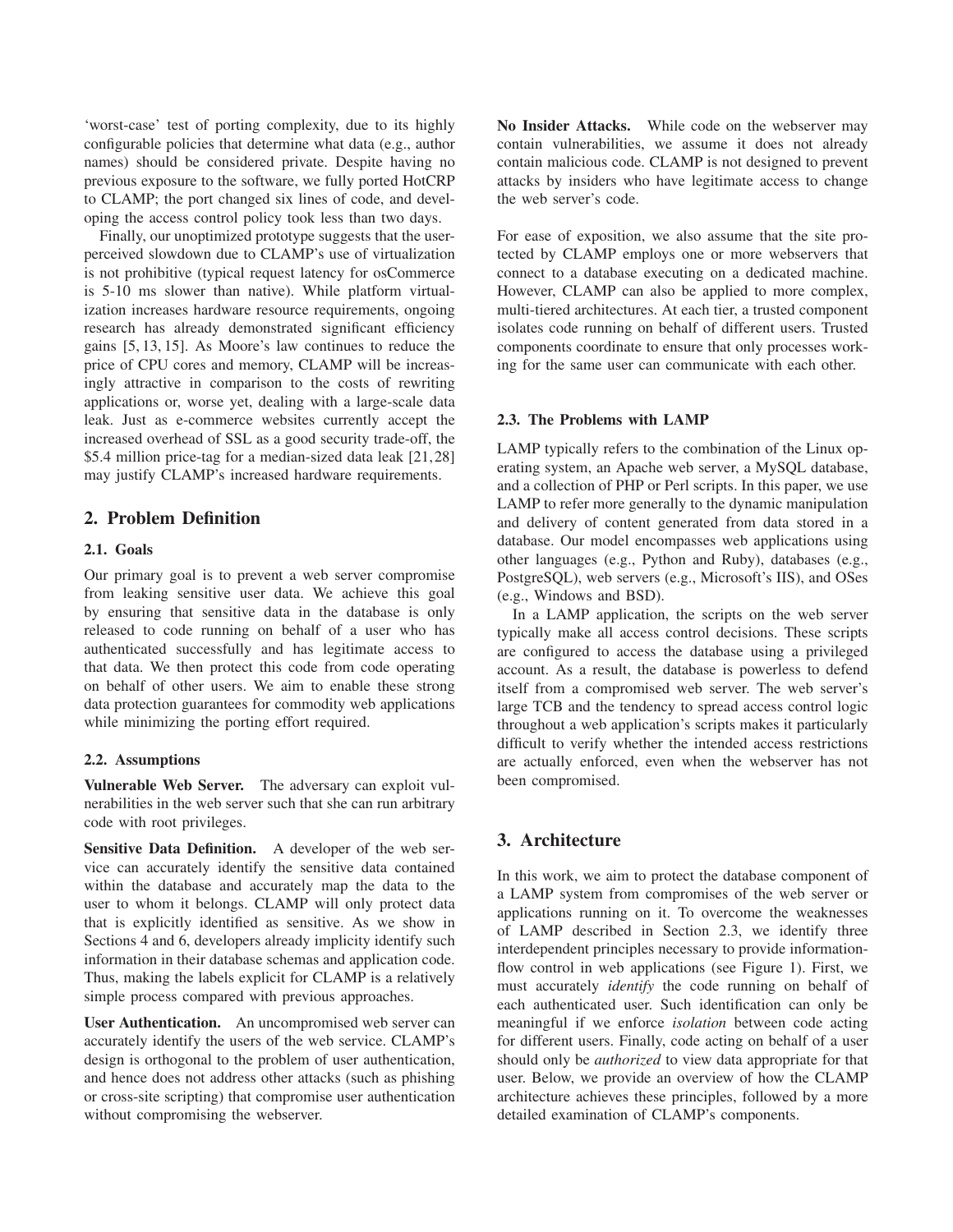| <b>Principle</b>    | <b>Description</b>                                    | <b>Provided By</b>           |
|---------------------|-------------------------------------------------------|------------------------------|
| Code Identity       | Binds executing server code to a user's identity      | User Authenticator (UA)      |
| Code Isolation      | Isolates code running on behalf of different users    | <b>CLAMP</b> Isolation Layer |
| Data Access Control | Prevents one user from retrieving another user's data | <b>Ouery Restrictor (OR)</b> |
|                     | from the database                                     |                              |

Figure 1. Principles for preventing data leaks. The rightmost column indicates which CLAMP component satisfies each principle.

### **3.1. CLAMP Design Overview**

The primary challenge in developing the CLAMP architecture is to provide the principles from Figure 1 while requiring a minimal amount of developer effort. We meet this challenge using two key insights.

First, existing web applications already contain the access-control logic necessary to authenticate users and authorize data access; however, a vulnerability anywhere in the web server's TCB can compromise this securitycritical code. With CLAMP, we extract the existing user authentication logic and bundle it into an isolated User Authenticator (UA). We also extract the data access control logic and bundle it into an isolated Query Restrictor (QR) that mediates all web server access to the database. This approach allows us to recycle existing code and logic while simultaneously improving the security and auditability of these critical components.

Second, much of the complexity of applying generalpurpose information-flow techniques (Section 8) to web applications arises from the fact that such systems track information flow at a fine granularity. However, for most web applications, a coarse-grained approach suffices. Indeed, rather than try to identify which particular pieces of memory, processes, or code segments a given user is using at any particular moment, CLAMP transparently assigns each user to an entire virtual web server that handles all of her interaction with the website. Thus, the virtual web server can be treated as a black box with a single label (the user's identity). All activity, including database requests, from that web server can be attributed to that user, and hence CLAMP ensures that it only operates on data belonging to that user. By isolating the virtual web servers from one another, CLAMP ensures that any damage a user does to her web server will only impact that one user; i.e., even if the user compromises her web server, she can retrieve only her own sensitive data from the database. Furthermore, a legitimate user cannot be affected by the actions of any other user, preventing a compromised virtual web server from extracting sensitive data from another user's virtual web server.

#### **3.2. CLAMP Component Details**

At a high level (Figure 2), clients contact the web application using SSL, and the Dispatcher assigns each client to a fresh virtual web server. When a user authenticates



Figure 2. **CLAMP Architecture.** Clients connect to the web application via the Dispatcher, which maps each SSL connection to a fresh virtual web server (a WebStack). The WebStack authenticates to the User Authenticator which updates the mapping of WebStack identity to user identity. The Query Restrictor limits a WebStack's view of the database to only include data belonging the WebStack's user.

to her virtual web server, the web server presents the user's authentication credentials (e.g., the user name and password) to the User Authenticator (UA). The UA verifies the credentials and labels the web server with the user's identity, providing *code identity*. The Query Restrictor (QR) mediates the virtual web servers' access to the database based on the label assigned to each authenticated virtual web server, hence providing *data access control*. Finally, CLAMP provides strong *isolation* between the virtual web servers and strictly controls communication between CLAMP components. CLAMP allows each virtual web server to communicate with the UA and the QR but prevents the virtual web servers from communicating directly with the database or with each other. The database is completely isolated, except from the QR, and both the UA and QR are isolated from the Internet.

Below, we provide additional details on each component from Figure 2, starting with a discussion of how each component is isolated from the rest.

**3.2.1. CLAMP Isolation Layer.** The Isolation Layer isolates code acting on behalf of different users by instantiating a separate virtual web server (a WebStack) for each user and enforcing isolation between the WebStacks. It also restricts communication between the CLAMP components as shown in Figure 2 (and in more detail in Figure 4). Section 6.5 describes our implementation of these restrictions.

The code isolation required for CLAMP can be provided by mechanisms such as user-level processes, a chroot jail, or even threads within a Java virtual machine. For our prototype, we use platform virtualization (e.g., Xen [1]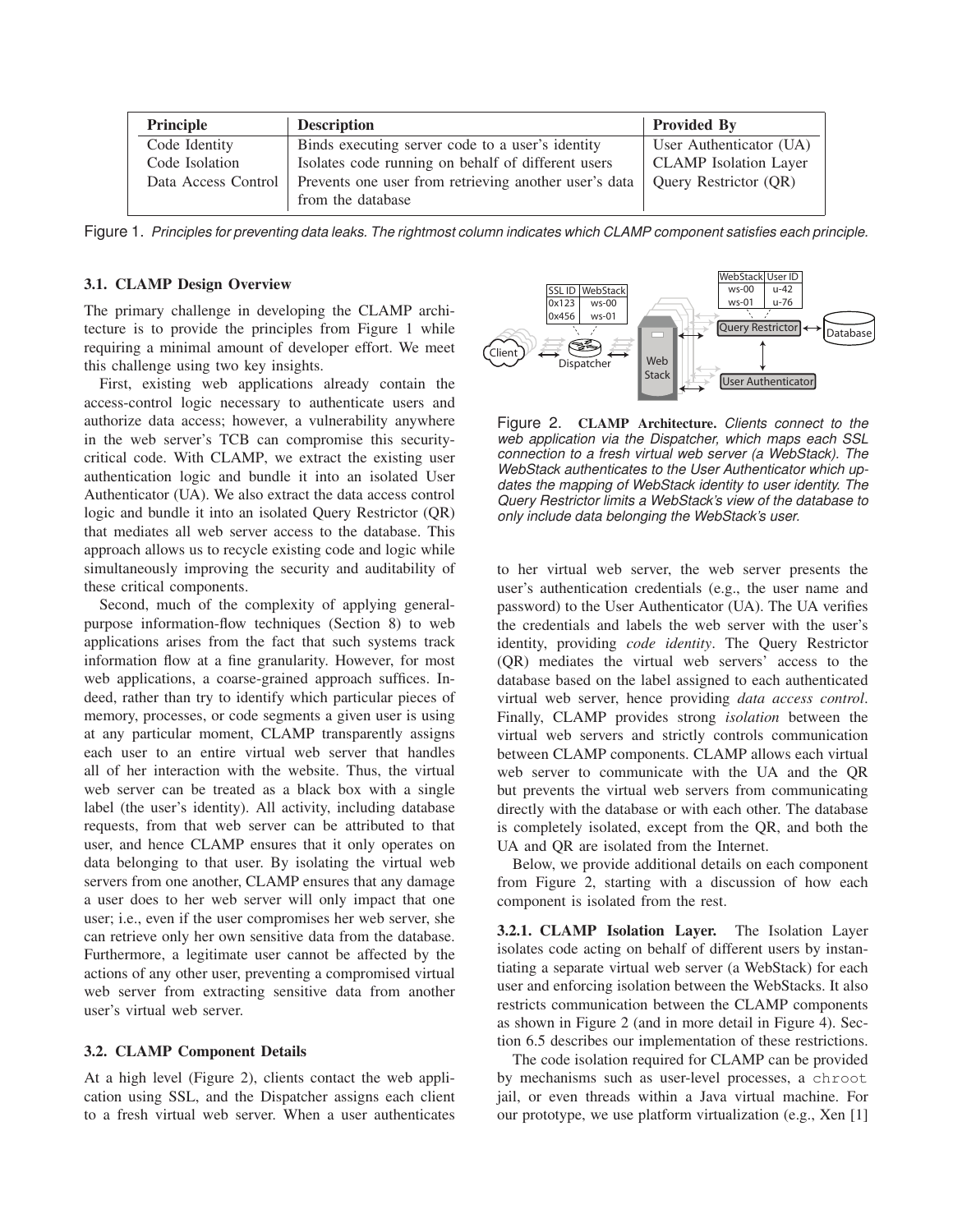or VMware ESX Server [29]); each WebStack operates inside its own virtual machine. Other isolation primitives would present different tradeoffs with respect to isolation, performance, and compatibility.

Compared with a higher-level isolation primitive, platform virtualization has several benefits. First, it makes our prototype instantly compatible with a wide range of existing LAMP applications. For example, the WebStack may run Apache on top of Linux, or it could equally run Microsoft's IIS on top of Windows. Developers can use existing tools, such as VMware's Converter<sup>1</sup> or Parallels' Transporter,<sup>2</sup> to create a WebStack directly from an existing physical web server. Second, leveraging the inherent isolation between code running in different VMs eliminates the need to rewrite server code not originally designed to strictly isolate user data. Finally, platform virtualization improves security, since an attacker seeking to break per-user isolation must not only compromise root-privileged code on the WebStack, but must also exploit the significantly more limited hypervisor interface to the virtualization layer. While using a VMM introduces additional memory and CPU load, our benchmarks (Section 7) indicate that an efficient hypervisor coupled with VM memory sharing can make these overheads tolerable.

**3.2.2. Dispatcher.** The Dispatcher allocates a fresh Web-Stack whenever a new client connects to the server and forwards all requests from that client to the same WebStack. For web applications that use HTTPS (our primary focus), the Dispatcher can use the SSL session ID to identify which TCP connections originate from the same client's browser. A non-HTTPS Dispatcher might instead rely on a cryptographic session cookie to achieve the same result. To reduce load, the Dispatcher forwards requests for the public portions of a site (e.g., non-HTTPS pages) to a single WebStack that handles such requests on behalf of all users.

**3.2.3. Virtual Web Servers (WebStacks).** Each Web-Stack is instantiated from a master image of the web-server software stack and is dedicated to a single client or user. If administrative changes are made to the web content or configuration, the master can be modified, and newly instantiated WebStacks will reflect these changes. Since data must not propagate from a user's WebStack back to the master image, work done on behalf of one user cannot be cached to improve another user's performance. However, caching can be done proactively by updating the master memory image to include, for example, the page displaying a new product promotion.

CLAMP maintains an identity for each WebStack, which must be a valid user's identity to enable access to sensitive information in the database. When first instantiated by the Dispatcher, WebStacks default to a restricted identity that

can only access public information in the database. This allows a user to, for example, browse products prior to login. Section 4 describes these data access policies.

To acquire a user's identity, a WebStack must authenticate to the UA. This requires a small patch $3$  to the web application's code to forward the user's authentication credentials (e.g., user name and password) to the UA. Once the UA verifies the credentials, the WebStack is labeled with the identity of the authenticated user.

When a WebStack determines that the user has ended her interaction with the web application (e.g., when the user clicks on a logout link or an inactivity timer expires), it sends a termination notice to the QR. The QR removes the mapping from WebStack to user identity, uses the Isolation Layer's management interface to destroy the WebStack, and forwards the termination notice to the Dispatcher, which closes its connection to the client and WebStack.

To preserve logging data, the web server in each Web-Stack is configured to write its logs to an append-only database. All major web servers provide this functionality.

**3.2.4. User Authenticator (UA).** Because the WebStacks are untrusted, CLAMP uses a special-purpose module, the UA, to authenticate users. When the WebStack provides the UA with the user's credentials, the UA performs the same verification check that the web server would normally do. For instance, the UA may check that the hash of the supplied password matches the user's entry in the database, which the UA accesses via the QR. Thus, creating the UA for a particular LAMP application is straightforward. We simply extract the existing user authentication logic from the application and replace it with calls to the UA.

**3.2.5. Query Restrictor (QR) + Database.** The QR (see Section 4 for details) ensures that a WebStack can only access database content for which its identity is authorized. Since only the UA can change a WebStack's identity, even a fully compromised WebStack (or a WebStack with a SQLinjection vulnerability) cannot access unauthorized data.

## **4. The Query Restrictor**

The Query Restrictor (QR) is a trusted module that restricts virtual web servers' (WebStacks') access to sensitive database content. In our implementation, the QR is a specialized SQL proxy that interposes on all database traffic without requiring changes to the WebStacks. When a WebStack acting on behalf of a user attempts to connect to the database, the QR instead connects the client to a separate *restricted database* tailored specifically to that user. This restricted database has a schema identical to that of the full database, but contains no sensitive data except data available to that WebStack's user. The QR builds a restricted database by interpreting a web application's *data*

<sup>1.</sup> http://www.vmware.com/products/converter/

<sup>2.</sup> http://www.parallels.com/en/products/desktop/features/transporter/

<sup>3.</sup> For our applications (Section 6), the patch added 5-10 lines of code.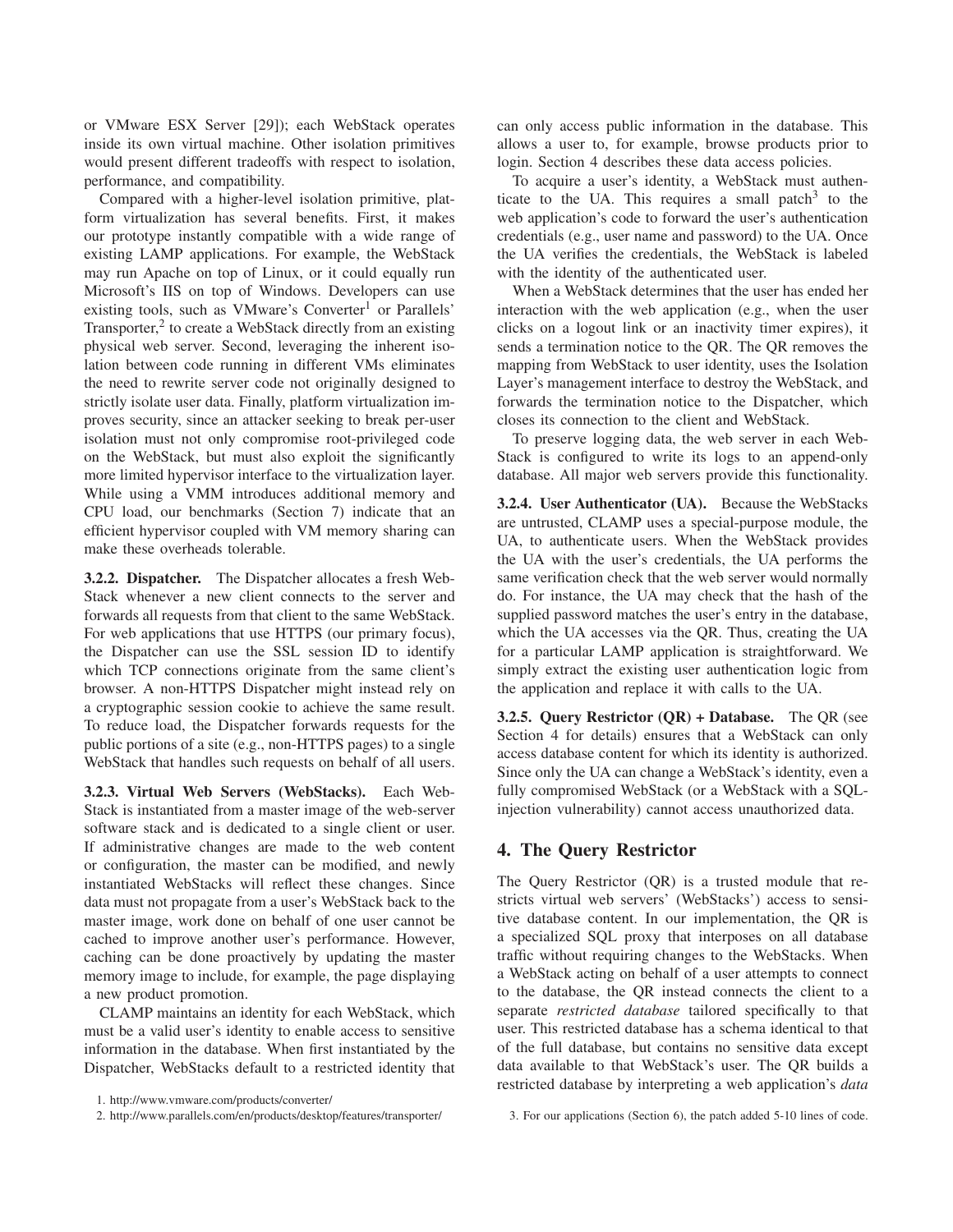| Table Name   Schema |                           |
|---------------------|---------------------------|
| <b>Users</b>        | cust_id, email, pw_hash   |
| Orders              | cust_id, order_id, cc_num |
| Shipments           | order_id, address         |

(a) **Example Database Tables**

| <b>Table</b> | <b>Access Predicate</b>              |
|--------------|--------------------------------------|
| <b>Users</b> | cust $id = UID$                      |
| Orders       | cust $id = UID$                      |
| Shipments    | Shipments.order_id = Orders.order_id |
|              | and Orders.cust_id = UID             |

(b) **Policy for the schema in Figure 3(a).**

Figure 3. Example database with its access policy.

*access policy*, which enumerates sensitive tables in the database and indicates, for a given user, what rows the user can legitimately access. Using existing database functionality, CLAMP can provide these restricted databases efficiently, without the need to populate temporary databases or perform expensive copies.

We now describe how to associate database entries with specific users and how data access policies enable a generic QR to protect sensitive data.

#### **4.1. Identifying a User's Sensitive Data**

To construct a restricted database for a particular user, the QR must be able to identify the data that belongs to that user. Fortunately, any multi-user web application must already explicitly or implicitly tag each user's data so that it can be retrieved when the user logs into the website. For instance, database tables containing user information typically include a user identifier (UID) field that enables the application to differentiate one user's data from another's. For example, the simplified online shopping cart schema shown in Figure 3(a) uses the cust id value as a UID. Even tables that do not explicitly contain a UID are implicitly linked back to a single user. For instance, each row in the 'Shipments' table links back to a single customer via order id field shared between the 'Shipments' table and the 'Orders' table.

While this example is simple, in our sampling of realworld schemas, we found the task of attributing sensitive data to a system-wide UID value to be surprisingly straightforward, even in large systems. Developers often intentionally design database schemas to minimize the complexity of the code to retrieve user data.

CLAMP, using data access policies as described below, relies on this same UID value to identify what data a WebStack acting on behalf of a particular user is permitted to access. The QR learns of a new binding between a WebStack and a UID from the UA, which reports each successful authentication request made by a WebStack.

With this approach, CLAMP effectively implements access control policies identical to those intended by the application developer, but with two key improvements. First, CLAMP provides a straightforward way to express and audit access control policies using a single policy file instead of using checks scattered throughout the code. Second, CLAMP's QR enforces access control in a small isolated module that is robust to web-server compromises.

#### **4.2. Data Access Policies**

The QR uses a data access policy and the UID of a Web-Stack to construct the user's restricted database. The data access policy encapsulates application-specific knowledge of the database's schema, and hence allows the QR's implementation to be independent of the application's schema. The policy is parameterized based on the user's UID and describes which tables and potentially which rows within those tables the user can access. More specifically, the data access policy for a database consists of an *access predicate P* for each table in the database. In other words, if access predicate  $P_T$  is applied to table  $T$  in the full database, then the restricted database table  $T_R$  will contain only the rows that match the predicate.

**Read Restrictions.** Access to an entire table can be permitted or denied using the predicates 'True' or 'False'. The more interesting case is when a WebStack is permitted to access some, but not all, rows in a table. For example, applying the predicate 'cust $_id = UID'$  to the 'Orders' table indicates that the restricted database for a WebStack associated with a particular UID contains only the rows of the table where the value of column 'cust id' is equal to that UID. Such a policy would prevent a malicious WebStack from accessing sensitive credit card numbers ('cc\_num' values) stored with orders for other users. Figure 3(b) shows a complete data access policy for the example schema.

In more complex schemas, a table may contain sensitive data without having a column specifying a UID. Data specific to a user is accessed with a SOL inner join.<sup>4</sup> A single "join" predicate could refer to many tables in the worst case. Fortunately, the joins required by a CLAMP access predicate directly map to joins the developer must already implement in order to enforce those access controls at the application layer. Since database schemas are often created in tandem with the software, the developer has a strong incentive to keep access control simple. The data access policies for osCommerce, MyPhpMoney, and HotCRP (see Section 6 and Appendices A and B) provide further evidence that crafting access policies is straightforward for anyone familiar with the database schema.

<sup>4.</sup> An SQL inner join combines two tables A and B into a new table that has a row for each pair of rows in the original tables (i.e.,  $A \times B$ ). Inner joins are often subject to an SQL "where" clause requiring that the value of a column *X* in *A* matches the value of a column *Y* in *B*.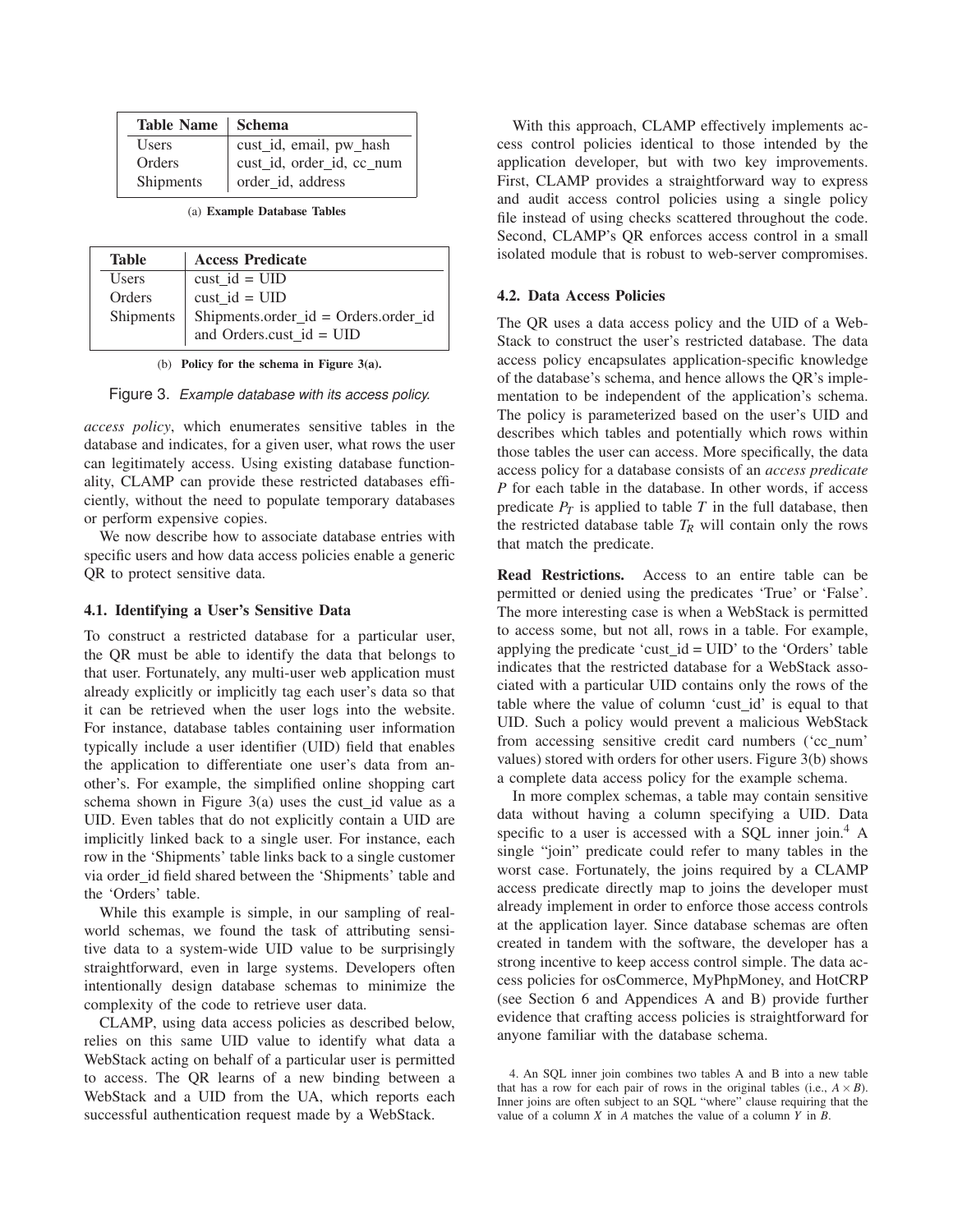Write Restrictions. CLAMP's access policies also control whether a user may modify (update, insert, or delete) rows in her restricted database, since modifying database contents can have important confidentiality implications. For example, a malicious WebStack that could change the passwords of other users could then authenticate as those users and access their data. Thus, for each restricted database, the CLAMP policy specifies whether the database is read-only (the default), fully modifiable, or modifiable only in conformance with the restricted database's access predicate. The last option ensures that any user modifications match the predicate that defines the restricted database. For example, if the access predicate restricts the database to only contain rows with the user's UID, then updates and inserts will only succeed if they include the appropriate UID.

One additional complication arises if the schema contains "link tables". Link tables allow the database to express many-to-many relationships. For example, a conferencemanagement application may need to associate multiple author accounts with a single paper entry. To do so, a database designer might create a table (e.g., Author2Paper) with two columns, one for author ID and one for paper ID. Each author on a paper would have a single row in the table associating their user ID with the paper's ID. The access restrictions on the paper table will then depend on the presence of an appropriate "link" entry in the Author2Paper table associating the paper with its authors.

Unfortunately, if we apply the straightforward predicatebased approach to link tables, an adversary can gain access to other users' sensitive data. For example, the Author2Paper table would normally have an access predicate that forbids the insertion of rows unless those rows have the current user's UID. However, an adversary could exploit this by inserting a new row into the Author2Paper table with her own UID but with the ID of someone else's paper. The access predicate on the paper table, which relies on the Author2Paper table, would then allow the adversary to access that paper.

Fortunately, we can extend our basic predicates to protect link tables by applying two simple rules. New links (i.e., entries in the link table) may only be added if 1) the object of the link has no existing links (e.g., a new paper entry was just inserted), or 2) the current user already has an existing link to the object of the new link. The second condition allows a user to associate other users with an entry she created. For example, the author who first creates a paper entry may associate other users with that paper. We can automatically identify link tables that require these extended restrictions by searching for writable tables that appear in the WHERE clause of another table's read restriction policy.

In our experiments (Section 6), we found that these modification restrictions sufficed to protect user data.

#### **4.3. Authentication Classes**

The above description assumes that database requests are made on behalf of a user of the web application. This assumption, however, is sometimes violated, e.g., by new users registering for the first time or by privileged administrative consoles that offer broad access to sensitive data to special users identified as administrators.

CLAMP provides the flexibility to handle these scenarios by using *authentication classes*. WebStacks are tagged with an authentication class identifier (e.g., new, user, admin) as well as a UID, and the QR enforces a different data access policy depending on the class of the requesting WebStack. For example, at a university, students should only be permitted to access their own schedules, but teaching assistants may be allowed to access the list of all of the students in the particular class they are assisting with. Meanwhile, a professor should be able to view and update the grades for the students in her class, but not the grades for other classes or other students. Each of these roles can be encapsulated by a customized data access policy.

Authentication classes also permit WebStacks to access the database prior to authentication, for example, to retrieve generic data like product descriptions or promotions. For this reason, the QR also has a special nobody policy that denies access to all tables containing sensitive data. Users registering with a web application for the first time may also be members of the nobody class until they have registered as a user of the system, at which point their WebStack can be upgraded to a user class and labeled appropriately with the newly created UID.

## **4.4. Enforcing Data Access Control**

WebStacks have neither network-level access to the database nor database login credentials, meaning that Web-Stacks must communicate with the database through the QR proxy or not at all.

For each valid authentication request seen by the UA, the UA passes a (*WebStackID*, UID, class) triple to the QR, which stores the mapping in its *WebStack-associations table* (see Figure 2). When the QR receives a database connection request from *WebStack<sup>i</sup>* , the QR finds the corresponding *class<sup>i</sup>* and *UID<sup>i</sup>* values in its associations table. The QR then uses the data access policy defined for *class<sup>i</sup>* to instantiate a temporary database containing only data accessible by user *UID<sup>i</sup>* .

The QR leverages standard database features—database views and user permissions—to efficiently limit WebStack access to sensitive data based on data access policies. Relational databases already implement views using efficient mechanisms that automatically translate view queries into queries on the full database. Thus, no temporary databases or expensive copies are required for CLAMP to implement data access policies. We discuss additional details, including support for data modifications, in Section 6.2.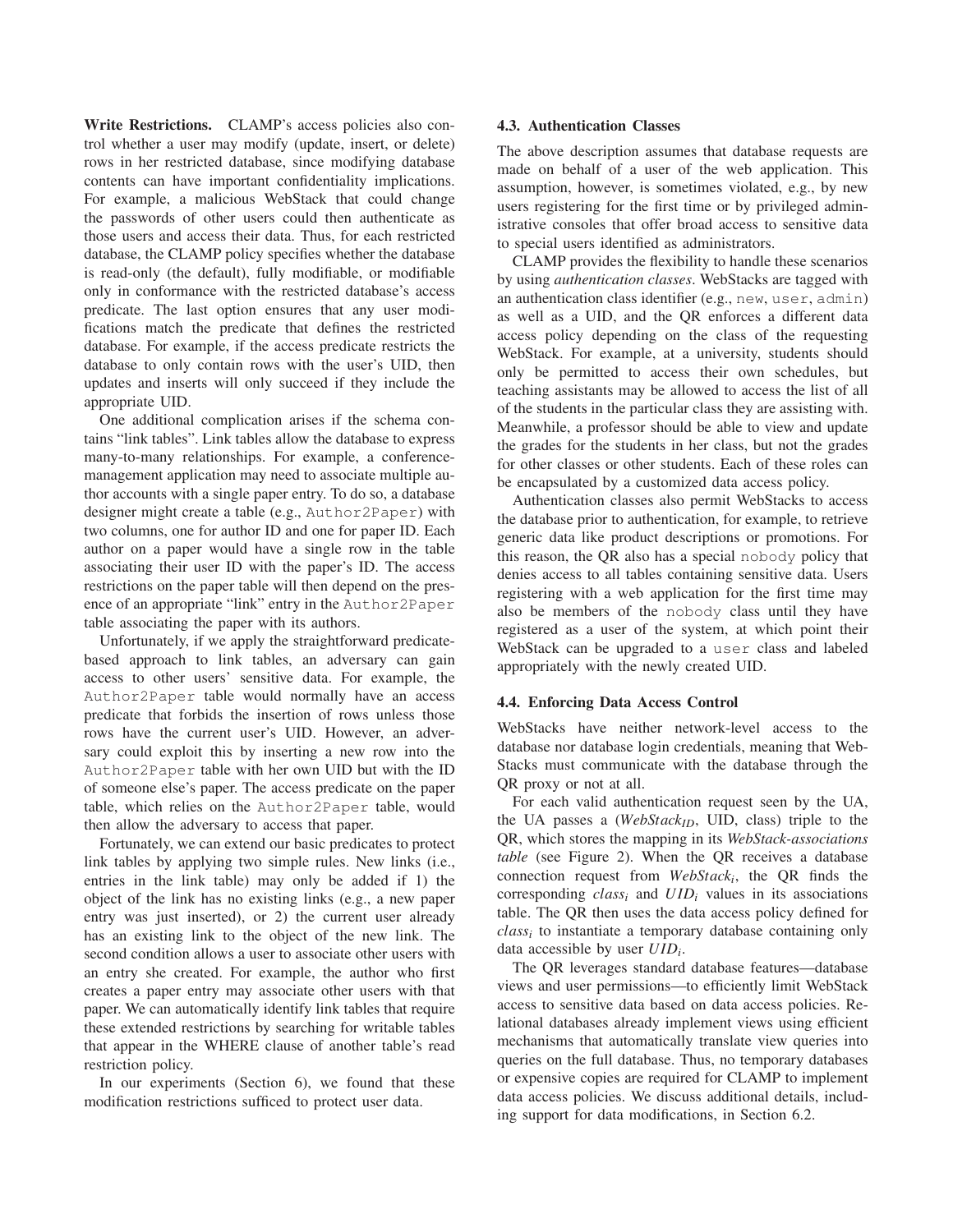

Figure 4. **Permitted Communication.** Each row indicates whether the component in the left column may communicate with the component in the top row. Note that communication is not necessarily symmetric.

## **5. Security Analysis**

CLAMP relies on trusted system components to enforce its security properties. These CLAMP components have three primary sources of attack robustness: a reduced trusted computing base (TCB), a minimized interface for each component of the TCB, and defense-in-depth. CLAMP reduces its TCB by selecting only the code/policy it must trust for data protection and extracting it from the web server stack into small modules with minimal interfaces. These smaller chunks are more amenable to static analysis or audit and are more easily (re)written using programming languages that facilitate secure coding. By reducing the interfaces to trusted components, CLAMP minimizes their attack surfaces and simplifies their implementation. Finally, CLAMP incorporates defense-in-depth using a tiered communication structure designed to enhance isolation (Figure 4). The result is an architecture that requires the compromise of at least two distinct component types (a WebStack and a more trusted component) to gain access to the database.

Below, we consider the security impact of an attacker compromising each component (Compromise Result) in CLAMP and each component's vulnerability to an attack (Attack Surface). We also consider additional attacks, such as Denial-of-Service and covert channels.

#### **5.1. Dispatcher**

*Compromise Result:* Because the Dispatcher holds the server's SSL private key and terminates all SSL connections, its compromise gives an attacker complete control over all active client sessions. An attacker could sniff sensitive data including login credentials, and extract any sensitive data the web application exposes during normal operation. However, users who do not connect while the Dispatcher is compromised are not at risk. Thus, the

Dispatcher is in the TCB for active users. A Dispatcher compromise does not help the attacker launch a subsequent attack on the UA or the QR, since it is not directly connected to either component (Figures 2 and 4).

*Attack Surface:* The Dispatcher, which listens for incoming SSL connections on a TCP port, is the only CLAMP component that is directly accessible from the Internet. Its attack surface is limited to the VM OS's TCP stack and the SSL implementation running on top of it (in our case, OpenSSL) since no other ports are externally accessible. The Dispatcher application itself reads and writes socket data without inspecting the contents.

#### **5.2. Web server Virtual Machine (WebStack)**

*Compromise Result:* The compromise of a WebStack exposes any sensitive data that the WebStack has retrieved from the database on behalf of the user. However, since the WebStack is vulnerable to attacks only from the client for whom it is retrieving data, no invalid data access occurs. Thus, the WebStack is not in CLAMP's TCB. A compromise of a WebStack may be a stepping stone to attack the UA or QR.

*Attack Surface:* Vulnerabilities either in the HTTP server itself or in web application code can lead to the compromise of a WebStack. The size of its code base and the complexity of the interface it exposes make the web server a prime target for compromise. (This is the major class of attacks that CLAMP is designed to thwart.) Because each user receives a fresh WebStack image independent of other clients and because the Dispatcher sends traffic from each SSL connection to a unique WebStack that is isolated from all other WebStacks, no party except the user herself can even reach a particular WebStack. As a result, assuming that the pristine WebStack does not contain malware, legitimate users need not worry about other parties compromising their WebStack.

#### **5.3. User Authenticator (UA)**

*Compromise Result:* A malicious UA can assign arbitrary UID and class identifier credentials to any WebStack. As a result, an attacker that compromises both a WebStack and the UA could let the WebStack iteratively masquerade as each legitimate user, eventually extracting all sensitive user information from the database. Note that without compromising a WebStack, the UA cannot communicate with external systems. For web applications with an "admin" class, a compromised UA could also escalate the privilege of the malicious WebStack to increase information access. As a result, the UA is included in CLAMP's TCB.

*Attack Surface:* The UA is only reachable by an attacker that has successfully compromised a WebStack. The UA's interface is extremely narrow: it accepts UDP data from WebStacks consisting solely of user credentials. The UA then passes this data to the application-specific user au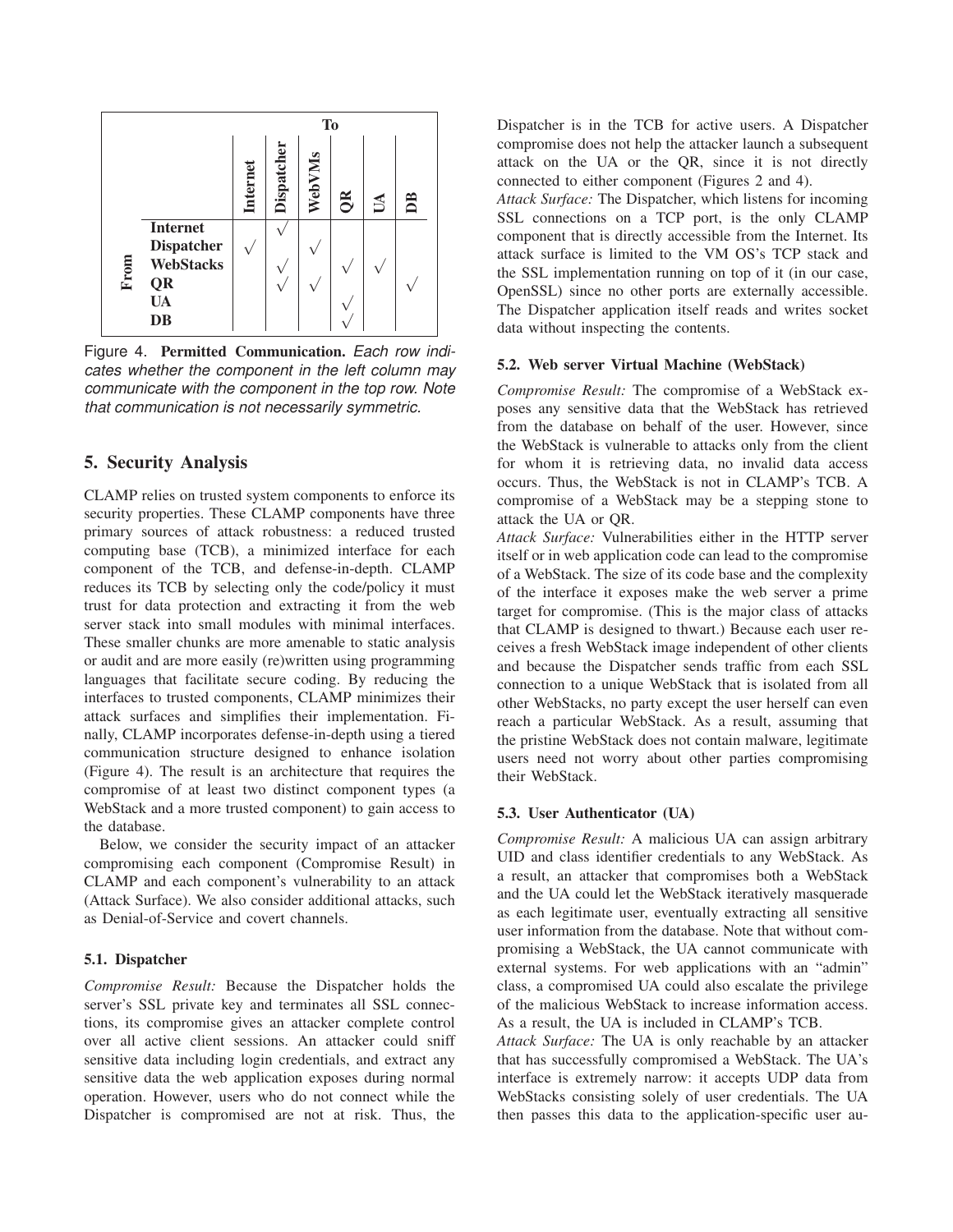thentication code. Thus, the interface exposed to WebStacks includes the IP/UDP stack of the OS and an easily verifiable (fewer than 200 lines of code) authentication server.

## **5.4. Query Restrictor (QR)**

*Compromise Result:* The QR has full access to the database, meaning that its compromise exposes all of a web application's sensitive data. The QR is part of CLAMP's TCB. *Attack Surface:* Like the UA, network level access to the QR interface is only possible via a compromised WebStack. The QR receives simple network messages from the UA to add WebStack-associations and from WebStacks to remove associations. As with the UA, such simple server code permits manual verification. The QR interface, however, also includes the code to proxy WebStack database connections. Our analysis of the full-fledged open source MySQL proxy we use in our implementation suggests that a bare-bones proxy capable of acting as a QR would require under 5,000 lines of code. Manually auditing and/or rewriting the proxy in a robust programming language would be drastically easier than a similar procedure for a WebStack and its significant server software stack.

The QR uses database views to enforce database access policies. Unfortunately, specific database implementations may have vulnerabilities that allow an attacker to gain full access to a database from a view. While patches for the database software will presumably be issued eventually, it may actually be easier and faster to patch the QR until the database patch can be tested and deployed.

## **5.5. Database**

*Compromise Result:* A database compromise yields all sensitive data to the attacker, so the database is also in CLAMP's TCB.

*Attack Surface:* The QR is the only module permitted to communicate with the database. This provides defensein-depth, as a compromise of web server code neither exposes database credentials nor provides a channel for direct network communication with or attacks upon the database server. An attacker must compromise at least two components to gain direct access to the database.

#### **5.6. Isolation Layer**

*Compromise Result:* CLAMP must trust a security kernel, in our prototype a VMM, both to isolate WebStacks from each other and to protect trusted components like the UA and QR. A compromised Isolation Layer could take over these trusted components, exposing all sensitive data. The Isolation Layer is in CLAMP's TCB.

*Attack Surface:* When instantiated with a VMM, the Isolation Layer is difficult to compromise, since a malicious guest OS sees only a well-defined virtual hardware interface. The code size of popular VMMs such as Xen [1]

is typically several orders of magnitude smaller than a commodity OS, or security architectures that apply to the OS (e.g., Flume [11] and SELinux [25,26]). Recent counts estimate Xen at 83K lines of code [14] versus nearly 5 million for the Linux kernel [32]. While these numbers can be reduced by trimming unnecessary functionality, the Linux kernel is likely to remain significantly larger than the Xen VMM. Using a specialized microkernel, such as L4 [6], would reduce the TCB by another order of magnitude.

Another potential route to Isolation Layer compromise is its management interface. Only the QR can access this interface (in order to recycle WebStacks that have finished a client session). Since a QR compromise already exposes all sensitive data, the internal management interface does not provide a useful attack vector.

#### **5.7. Other Potential Attacks**

**Covert Channels and Side Channels.** To prevent data leaks, we must consider CLAMP's vulnerability both to covert channels (surreptitious communication between two malicious entities) and to side channels (data leaked by an honest party). Since users have no interest in using a covert channel to leak their own data, and since a WebStack can only be compromised by the user on whose behalf it is acting, covert channels are not a primary concern.

However, we do not wish a compromised WebStack to be able to extract sensitive data about other users via side channels. To prevent such leaks, we rely on the Isolation Layer. In our prototype, a VMM strictly isolates the memory assigned to each WebStack and can enforce strong performance isolation between VMs [1]. By manipulating each VM's perception of time, the VMM can further limit the size of any side or covert channels that may be present [8]. Thus, side channels will provide an extremely limited amount of bandwidth.

**Denial of Service (DoS) Attacks.** Assigning each user to her own WebStack potentially leaves CLAMP vulnerable to resource exhaustion or DoS attacks. For example, an attacker can keep a WebStack in memory by sending periodic HTTP requests that simulate user activity. To consume resources, the attacker must keep WebStacks in memory. However, such attacks require the adversary to control a considerable number of user accounts, as a WebStack is only assigned after a user logs into the website. In securitysensitive applications, a user's account is often tied to a real-world object or identity. For example, many banks require a customer to be physically present to open an account. This binding between an account and a physical identity thwarts an attacker who tries to create hundreds of accounts in order to waste resources on the server. DoS attacks can also be mitigated by the Isolation Layer using constraints on resources assigned to any one WebStack.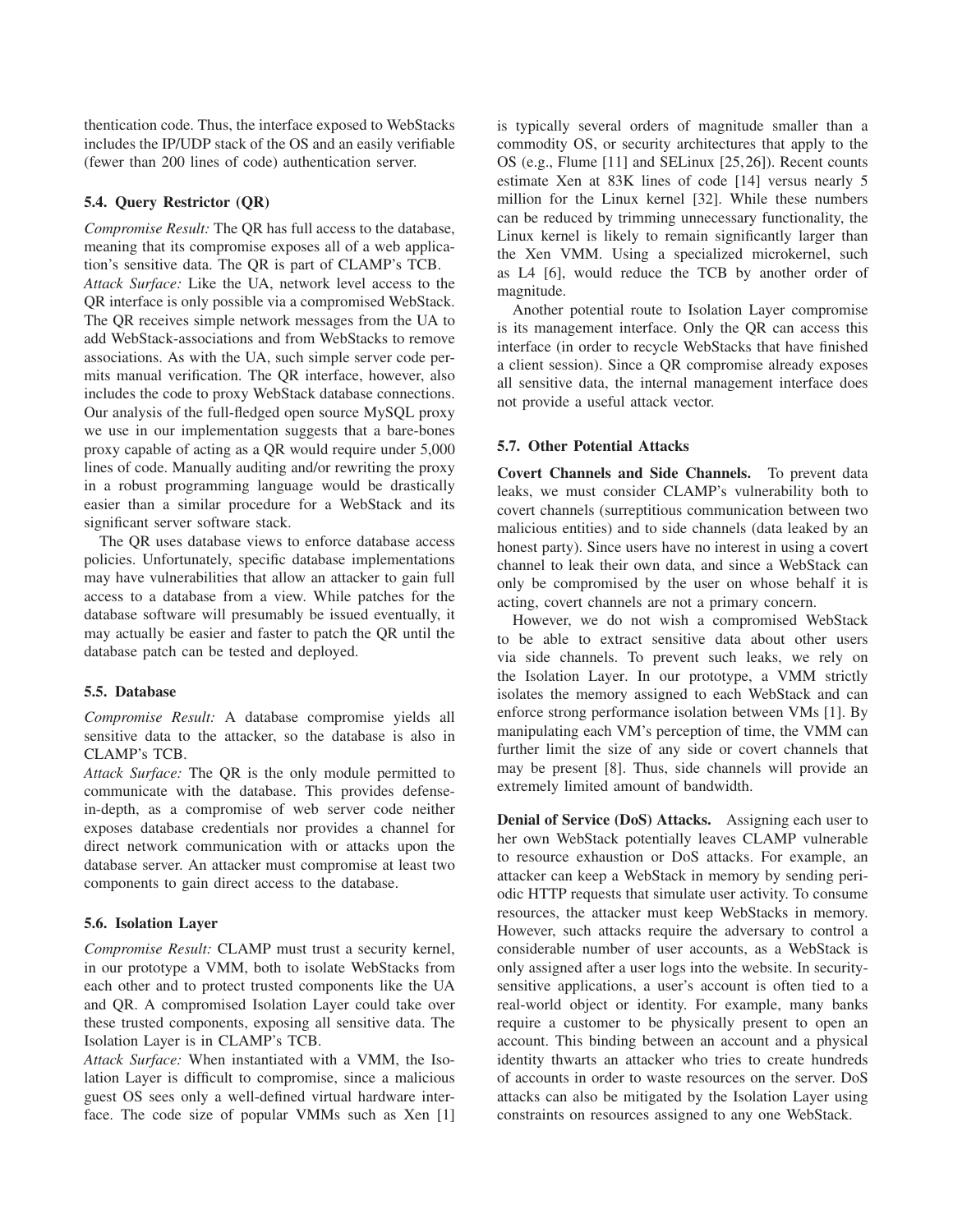Even with these techniques to limit resource consumption, CLAMP still requires more resources per user than an insecure site. Still, we envision CLAMP's use in scenarios where security is a priority, and the extra computing resources required to guarantee availability may be an acceptable cost. For example, this is true of SSL-enabled web servers today. Many web hosts have decided to devote the extra resources needed for SSL, even to the point of investing in special-purpose hardware (e.g., network cards that offload SSL computation). In the future, we plan to investigate additional techniques to further mitigate the effects of DoS attacks.

**Security with Shared Database Content.** Some content in web-application databases may be legitimately writable by any client, and may later be returned to other clients as HTML (e.g., user reviews). An attacker who injects malicious HTML or javascript might be able to modify the behavior of a web page so that it submits sensitive data to an untrusted server. While "scrubbing" user-submitted content could detect many such attacks, a more reliable defense is to isolate user-generated content from potentially sensitive content using iframe HTML elements – an approach that is widely used in so-called "mash-up" sites today [31]. Many sites with highly sensitive user data already avoid shared user content, obviating this concern.

## **6. Implementation**

We have developed a proof-of-concept implementation of the CLAMP architecture and applied it to osCommerce [19], MyPhpMoney [3], and HotCRP [10]. os-Commerce is an e-commerce web application currently in use by over 14,000 online merchants [19], making it (to the best of our knowledge) the most widely used open-source e-commerce web application. MyPhpMoney is a personal finance management application. HotCRP is conference management software that has been employed for numerous conferences (including this one) and allows conference organizers to configure a wide range of options to control information access. Below (and in our performance evaluation in Section 7), we focus on the more widely used osCommerce. We defer detailed discussion of MyPhpMoney to Appendix A and HotCRP to Appendix B.

Below, we describe the implementation of each component. We evaluate CLAMP's performance in Section 7.

#### **6.1. User Authenticator (UA)**

Our experience creating User Authenticator modules for osCommerce, MyPhpMoney, and HotCRP demonstrates that "porting" an existing LAMP application to CLAMP is simple. We implemented the UA in its own VM based on a minimal Debian Linux installation. The UA is divided into two components: (1) a generic UDP server that accepts requests and communicates with the QR; and (2) application-

specific code that implements user authentication. The generic server is under 50 lines of PHP code and is used for all web applications.

To implement authentication specific to osCommerce, we readily identified three PHP files with login functionality (login.php, create\_account.php, and admin/login.php) and moved the password checking code to the UA. This involved less than 150 lines of code, all of which were taken directly from osCommerce. In each of the three PHP files, we replaced the login code with three lines of PHP to make simple UDP calls to the UA with authentication credentials.

MyPhpMoney and HotCRP proved similarly straightforward: the user authentication code was readily identified, and each application required changes to fewer than 10 lines of code (see Appendices A and B).

#### **6.2. Query Restrictor (QR)**

Our QR is implemented as an extension to mysql-proxy, $5$ one of MySQL's Enterprise Tools. The mysql-proxy is designed to monitor and optionally transform the database connections it proxies. Each event of significance (e.g., initial handshake, authorization exchange, or SQL query) prompts a call to a user-supplied Lua script. We modified the proxy to improve its scalability. We also added functionality to accept calls from the UA to add and remove mappings between WebStack identities and user identities. After trimming unused functionality, the proxy consists of less than 5,000 lines.

We implemented the QR functionality as a Lua script consisting of 294 lines of code. The Lua script tracks the WebStack identities. When a WebStack first connects, the QR assigns it to a temporary database (preallocated before the QR starts). The temporary database is populated with *views* of the main database's tables. These views are represented internally by MySQL as select statements; thus, they require little state, and they do not duplicate data.

Once a user logs in, the QR customizes the temporary database's views based on the WebStack's identity and the data access policy supplied by an administrator. For example, if the user's UID is 124, then the view of the Orders table would be customized (using the SQL command ALTER VIEW) such that it contains only rows where  $user_id = 124$ . Subsequent connections from the same WebStack are routed to the same temporary database (avoiding customization) until the WebStack is recycled and given a new identity.

Whenever the WebStack attempts to connect to the database machine, the QR rewrites the WebStack's authorization SQL commands to use a temporary MySQL user who only has access to the temporary database assigned to the WebStack. Thus, each WebStack sees only its own

<sup>5.</sup> http://forge.mysql.com/wiki/MySQL Proxy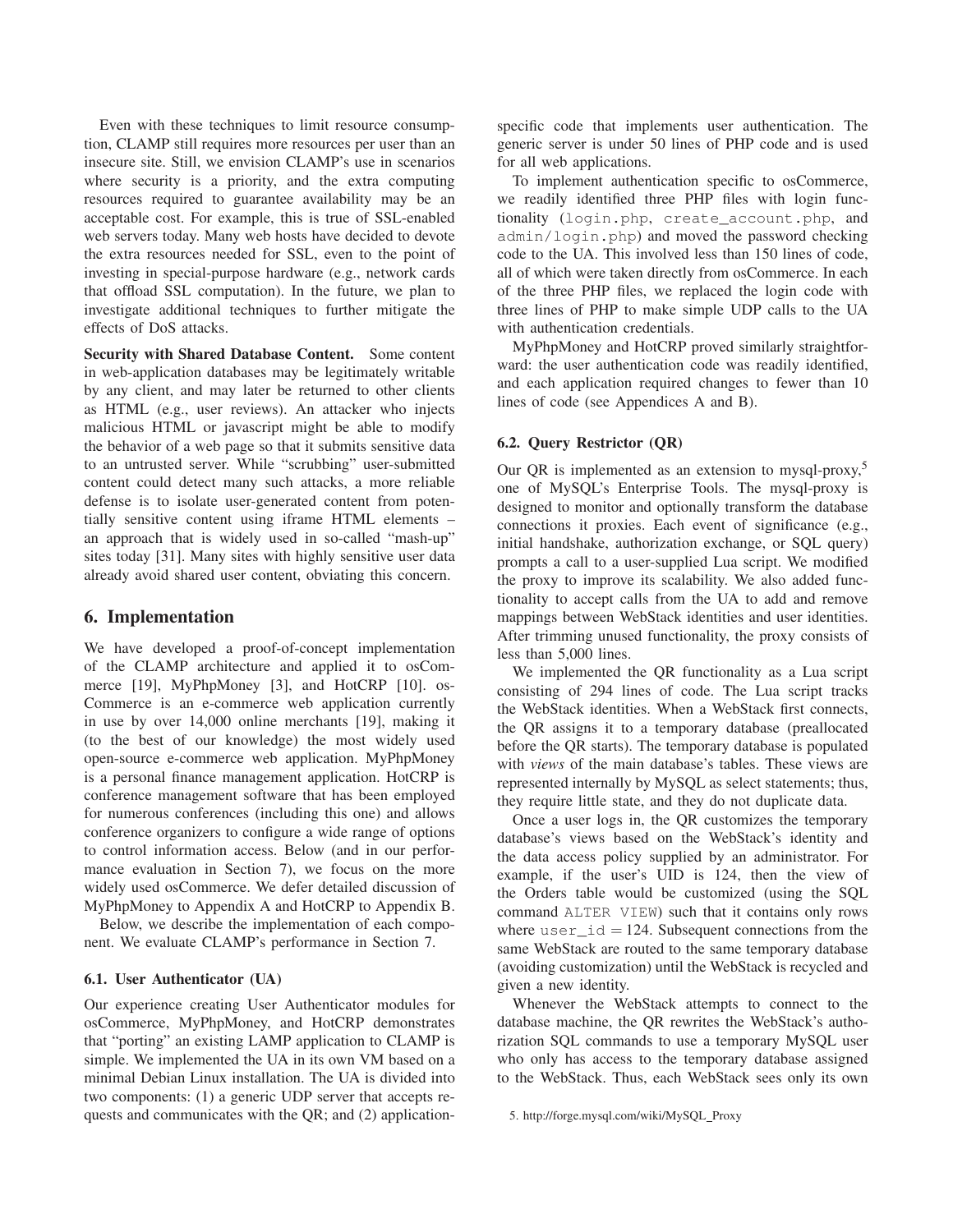temporary database, and cannot access any of the other temporary databases or the main database itself. Hence, the QR does not need to modify the WebStack's database queries, since they will be processed against the temporary database that only contains sensitive information for the WebStack's user. In addition, because the views in the temporary database have the same names as the tables in the original database, all of the queries generated by the web application work as they did before. Thus, the QR's functionality is transparent to the code in the WebStacks. The QR's transparency enables QR reuse across web applications. We use the same QR for osCommerce, MyPhpMoney, and HotCRP by simply loading the appropriate policy files.

We also use existing database functionality to control data modifications (update, insert, delete). By default, we use existing database-level access restrictions to limit the temporary MySQL user to SELECT statements, effectively making the temporary database read-only. To allow modifications, we can grant the MySQL user insert, update, and/or delete rights on a per-table basis, a feature supported by all major databases.

However, databases differ in how they handle writable views. MySQL, Microsoft SQL Server, and Oracle Database all permit writable views and support the standard SQL clause (WITH CHECK OPTION) during view creation. This clause causes the database to automatically check that all inserts and updates conform with the predicate used to define the view. These databases do prohibit modifications to views that use functions (e.g., SUM) that destroy the one-to-one mapping between rows in the view and rows in the underlying database. Fortunately, since CLAMP uses views to present a subset of the existing rows in the database, its view definitions do allow modification. In the case of link tables (discussed in Section 4.2), MySQL's view implementation will not allow the types of restrictions we require. To work around these restrictions, we currently duplicate the data in the link tables, using triggers to maintain data consistency. Fortunately, in the applications we examined, link tables are rare and contain relatively little data. PostgreSQL is one major database that does not directly support updateable views. However, it allows the creation of rules that rewrite modifications of a view's content into appropriate actions on other tables, and hence could be made to support CLAMP's access policies.

#### **6.3. Data Access Policies**

Of the 47 tables in the osCommerce database, we identified 7 that contain sensitive data (either related to customers or their orders). Thus, each policy file contains 7 lines, one for each table. We crafted policies for three access classes: user, admin, and nobody. The admin class (used by the store's owner) was given full access to the tables with sensitive data, while the nobody class was given no access. The user policy (Figure 5) restricts the

| <b>Table</b>                | <b>Restriction</b>                |
|-----------------------------|-----------------------------------|
| address_book                | customers_id = $UID$              |
| customers                   | $\text{customer_id} = \text{UID}$ |
| customers info              | customer_info_id = $UID$          |
| customers basket            | customer $id = UID$               |
| customers_basket_attributes | customer $id = UID$               |
| products_notifications      | customer_id = $UID$               |
| orders                      | customer $id = UID$               |

Figure 5. **osCommerce User Data Access Policy**

data in each sensitive table based on a customer id value used as an index in all 7 tables. Even as newcomers to osCommerce, we found it straightforward to identify the tables with sensitive information and to craft the policy files. Altogether, this effort required less than an hour.

The data access policy for MyPhpMoney proved similarly effortless (Appendix A). HotCRP's extremely flexible and configurable access model makes it a worst case for data policy development, and indeed, it took considerably more work. Nonetheless, a few days of effort proved sufficient (Appendix B).

## **6.4. Dispatcher**

The Dispatcher VM has two virtual network interfaces: one connecting to the Internet and another connecting to the virtual LAN segment containing the WebStacks. The Dispatcher is approximately 750 lines of C++ code built on top of the OpenSSL library. To simplify our prototype implementation, the Dispatcher is co-located with a *VM pool manager*, which notifies the Dispatcher when a WebStack is finished and when a clean replacement is ready (our full design places this functionality within the QR to provide defense-in-depth). Additionally, the Dispatcher forwards non-SSL (port 80) traffic to a special, unprivileged WebStack that serves public, non-sensitive data.

#### **6.5. Isolation Layer**

Our prototype implementation of the CLAMP architecture uses the Xen 3.1.0 VMM [1] to isolate server components, though as we note in Section 3.2.1, other isolation techniques offer viable alternatives. The prototype uses a master WebStack to create a read-only file system from which each ramdisk-based WebStack is instantiated. This maximizes performance by removing the hard disk from the performance-critical path, and minimizes the time required to refresh a WebStack between clients.

Ideally, refreshing a WebStack (after a client's session has terminated) should be implemented using the *delta virtualization* technique developed by Vrable et al. to enable a single machine to serve as a honeypot for thousands of IP addresses [30]. Delta virtualization refers to the ability to *fork* (similar to a process-level fork) a running reference VM many times, using copy-on-write memory sharing to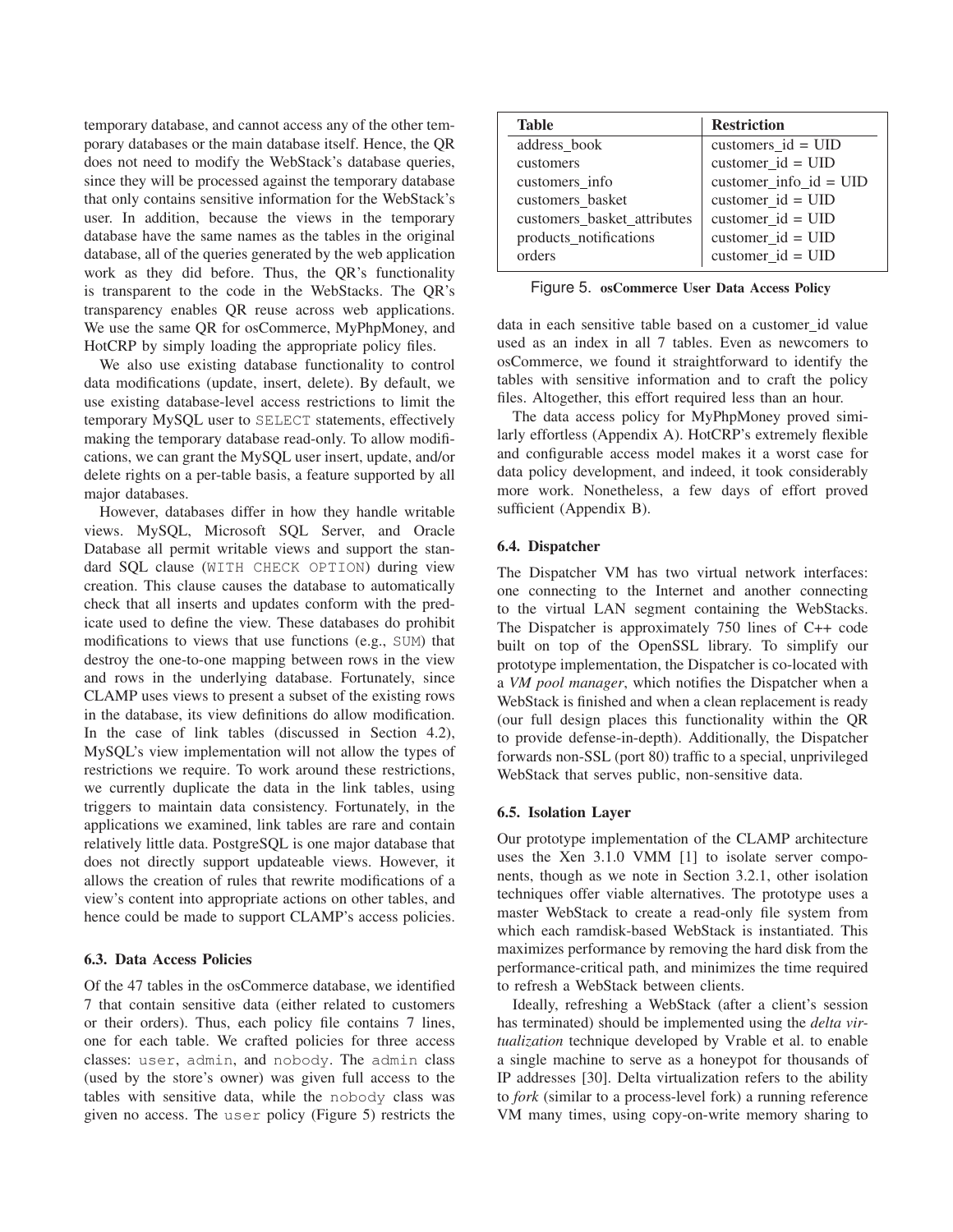minimize the memory footprint of additional VMs. For systems such as honeypots and our WebStacks, the memory savings can be substantial, since all WebStacks are identical until client activity influences their execution. In addition, WebStacks can be instantiated so rapidly that we can fork additional WebStacks on demand, i.e., in response to incoming client connections.

Unfortunately, due to bugs and instabilities in the deltavirtualization version of Xen, we were unable to test the throughput of our implementation using delta virtualization. Thus, to simulate CLAMP's throughput with a stable version of delta virtualization, we create a pool of 50 static WebStacks and assign each one 64 MB of RAM. When a client terminates a connection to a WebStack, the Dispatcher waits an amount of time equal to the time needed to destroy and then fork a new VM using delta-virtualization, and then reuses the existing WebStack. Without delta virtualization, CLAMP would have to start new WebStacks from scratch.

The VMM also enforces the communication restrictions shown in Figure 4. With Xen, the Domain 0 VM provides the backend driver for the network cards in the guest VMs. Hence, all communication between CLAMP components travels through Domain 0, and Domain 0 can always authoritatively identify a packet's source. Thus, we assign each VM a unique IP address and then use iptables in Domain 0 to prevent VMs from spoofing their IP addresses and to control which VMs can communicate.

# **7. Evaluation**

While our CLAMP prototype provides strong security benefits via VMM isolation and QR database access control, it comes at the expense of additional processing overhead. As x86 virtualization becomes increasingly vital to IT infrastructures, we expect this overhead to diminish. Experience also suggests that companies are willing to invest additional hardware resources in exchange for tangible security benefits (e.g., some e-commerce sites use dedicated hardware to offload SSL processing). Alternatively, CLAMP can utilize other isolation techniques with different performance-security tradeoffs (Section 3.2.1).

We use our proof-of-concept prototype to estimate the impact CLAMP may have on web server performance, both in terms of web request latency (Section 7.1) and the overall throughput of the system (Section 7.2). As explained in Section 6.5, the current version of delta virtualization is unreliable [30], and hence the throughput experiments use static VMs to simulate the effects of delta virtualization.

A practical deployment of CLAMP would obviously require improving the efficiency and robustness of delta virtualization, developing better documentation, constructing an installer, and creating a better management interface. We believe these are all tractable tasks.

**Experimental Setup.** We run all of our experiments against the same database installed on a dedicated machine. We use MySQL 5.1.31 running on Debian Linux on a 2.00 GHz Pentium IV with 512 MB RAM. We run Xen 3.3 with a para-virtualized Linux kernel on a four-core 1.80 GHz AMD Opteron with 6 GB RAM. Our "native" web server used as a baseline runs on the same AMD machine, but with the Linux kernel running directly on the hardware. Both the Xen VMs and the baseline installation use version 2.6.18 of the Linux kernel. Our test client is equipped with a 3.00-GHz Core 2 Duo and 2 GB of RAM.

**Results Overview.** Our results indicate that while our current prototype imposes substantial request processing overhead, the overall performance of the system remains reasonable. The most significant overhead that our prototype faces comes from spawning new virtual machines. Thus, efficient implementation of CLAMP using virtualization will benefit from additional improvements in rapid VM spawning, an area of active research [5, 13, 30]. We focus on the results for osCommerce.

## **7.1. Latency**

We use a series of macrobenchmarks to measure our prototype's impact on the latency of several classes of web requests.

**7.1.1. Macrobenchmarks.** For these benchmarks, clients retrieve osCommerce pages from either a "native" server running directly on hardware or a CLAMP server as described in Section 6. Both servers run on the same hardware, use the same version of osCommerce, and access the same database server. The servers' caches are warmed prior to measurements, and we report the average and standard deviation of 50 trials for each request type.

These experiments measure the time it takes to complete a single client's first request to an unloaded server. The time includes SSL establishment time, and, with CLAMP, the time required for the Dispatcher to select and connect to a WebStack. Since we assume the server is lightly loaded, this WebStack can be pre-forked, and hence we do not include the time needed to fork a WebStack. We discuss forking overhead below in Section 7.2.2.

Figure 6 compares request latency with and without CLAMP. The first two requests show the time to fetch (with SSL, since we expect CLAMP applications to use SSL) a small (8 KB) or a large (3 MB) static file that does not require database access. The static file retrieval with SSL reveals that the cost of SSL session establishment—a cost companies accept today—dominates, and the CLAMP prototype adds less than 2% overhead for small files. With large files, Xen's virtualized networking overhead reduces performance, but overhead remains under 14% for 3MB files. If an SSL connection has already been established, then our CLAMP prototype adds 0.12 ms (16%) to small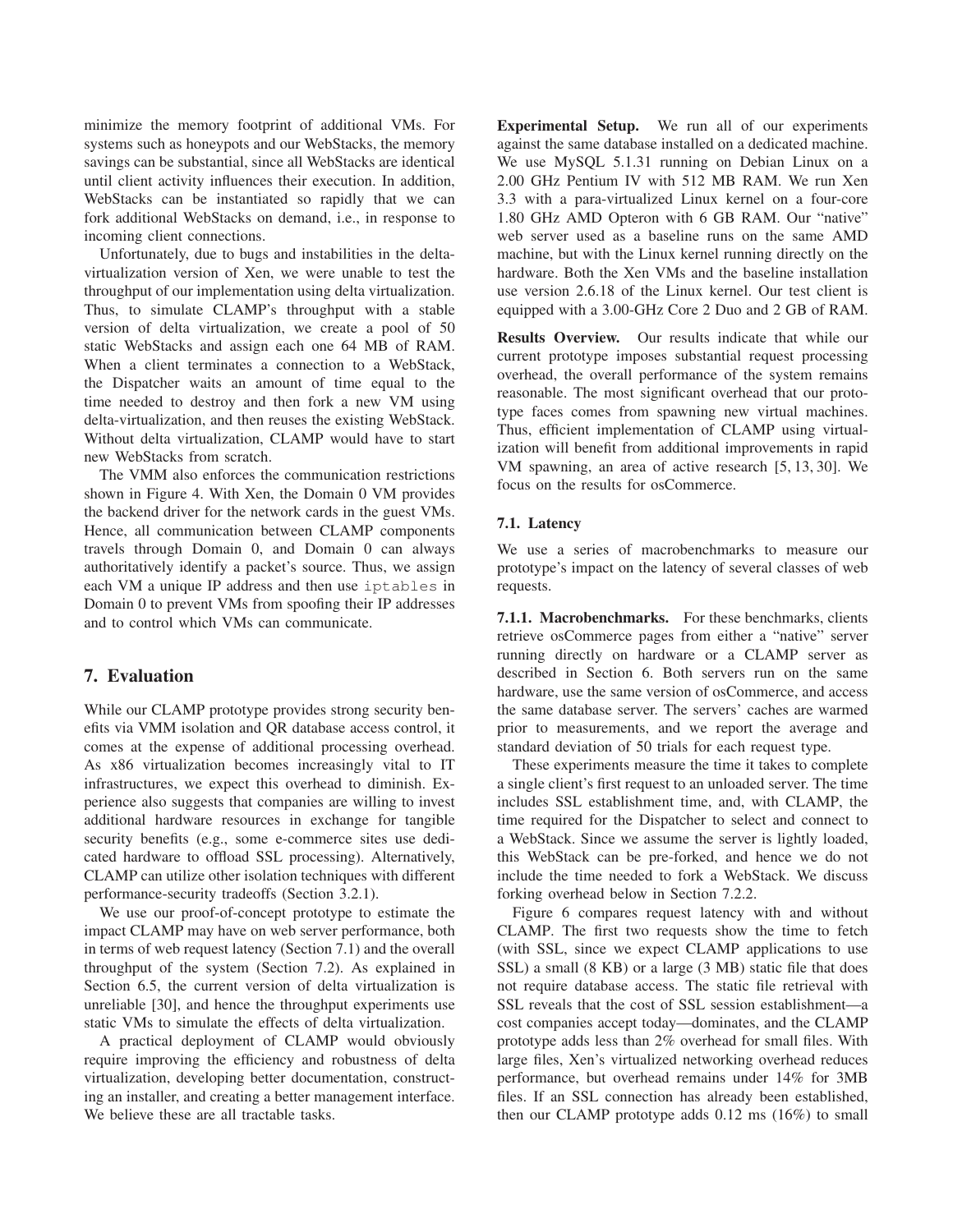

Figure 6. **Macrobenchmark Latency.** Comparison of the average time to complete different web requests within os-Commerce on native hardware versus our CLAMP prototype. Smaller is better.

files and 22 ms (20%) to large files. Improvements to virtualized networking performance is an active area of research [12, 15, 24].

The "Login" measurement quantifies the overhead from the additional work that CLAMP performs when a user logs in. The login page is SSL protected, makes several database queries, and requires inter-VM communication between WebStacks, the UA, and the QR. Importantly, login times are only slightly longer (10 ms, or 10% longer) using our CLAMP prototype. These results indicate that the QR's step of creating a restricted database for an individual user does not increase login completion time excessively.

Finally, the "Database Read" test measures the time required to load an SSL-protected PHP page that makes 20 unique database SELECT queries after the user has logged in (and hence established an SSL connection), while the "Database Modify" test measures the time required to load an SSL-protected PHP page that makes 10 unique database INSERT queries and 10 unique UPDATE queries after the user has logged in. These tests represent the most common use scenarios for a CLAMP application; the CLAMP prototype adds only 7 ms (19% overhead) to pages based on database reads and 5 ms (14% overhead) to pages that make database modifications, amounts well below the threshold at which users will notice a delay.

In microbenchmarks, we found that the use of MySQL's views added 50% overhead to read requests. Other databases (e.g., PostgreSQL) offer better view performance, with overheads of less than 7% on the same workload.

## **7.2. Throughput**

As shown above, the CLAMP prototype only slightly increases the latency of individual requests. The other important metric is our prototype's effect on the server's throughput (i.e., the number of users that can be handled simultaneously), which is affected by both memory and CPU resources.

**7.2.1. WebStack Memory Usage.** Unlike the native web server, the number of simultaneous users that CLAMP can support is limited by the number of WebStacks that fit in memory. As discussed in Section 6.5, delta virtualization creates a copy of a master WebStack using copy-onwrite memory sharing.<sup>6</sup> Thus, the memory consumed by a WebStack is limited to the number of unique memory pages to which it writes.

To evaluate the effectiveness of this memory sharing, we measure the amount of private memory (i.e., memory that must be allocated to a WebStack after it writes to a memory page) used by a WebStack. We warm the master WebStack prior to forking the WebStacks that handle benchmark requests. We perform experiments to benchmark WebStack memory overhead involving small file requests (between 1 and 4 KB) and full osCommerce PHP page requests. The osCommerce page requests involve retrieving embedded images and issuing multiple database queries to generate the resulting web page.

Figure 7 summarizes our results. The first data point (Unique URL "0") shows the memory usage of the forked WebStack before it has served any requests. The subsequent points show the memory usage of the forked WebStack 10 seconds after an additional unique URL is retrieved. The line labeled *Single Object* shows that requesting individual files increases only slightly (less than 1 MB) the amount of memory consumed by a WebStack. The line labeled *Complete Page* indicates that retrieval of complete osCommerce pages increases the memory consumed by a WebStack by approximately 1 MB.

These results indicate that even a client who browses many image-rich and database intensive pages will only incur a virtualization memory overhead of a few tens of megabytes. Thus, if memory were the only bottleneck, our server with 6 GB of RAM could support at most 500 simultaneous WebStacks (and hence authenticated users), though each WebStack can handle multiple requests from its user. However, in practice, we find that CLAMP hits CPU resource limits before it reaches memory limits.

**7.2.2. CPU Usage.** CPU resources limit the rate at which CLAMP can process client logins (due to the need to fork new WebStacks), and the rate at which it can handle connections from established users (due to context switching between WebStacks).

**Logins.** When a new user logs in, CLAMP must allocate a new WebStack. We implement this by forking the master WebStack image using the version of Xen developed

<sup>6.</sup> This does not create a security risk, since the master WebStack's memory image does not contain any sensitive data. Any modifications made by a WebStack will be seen only by that particular WebStack.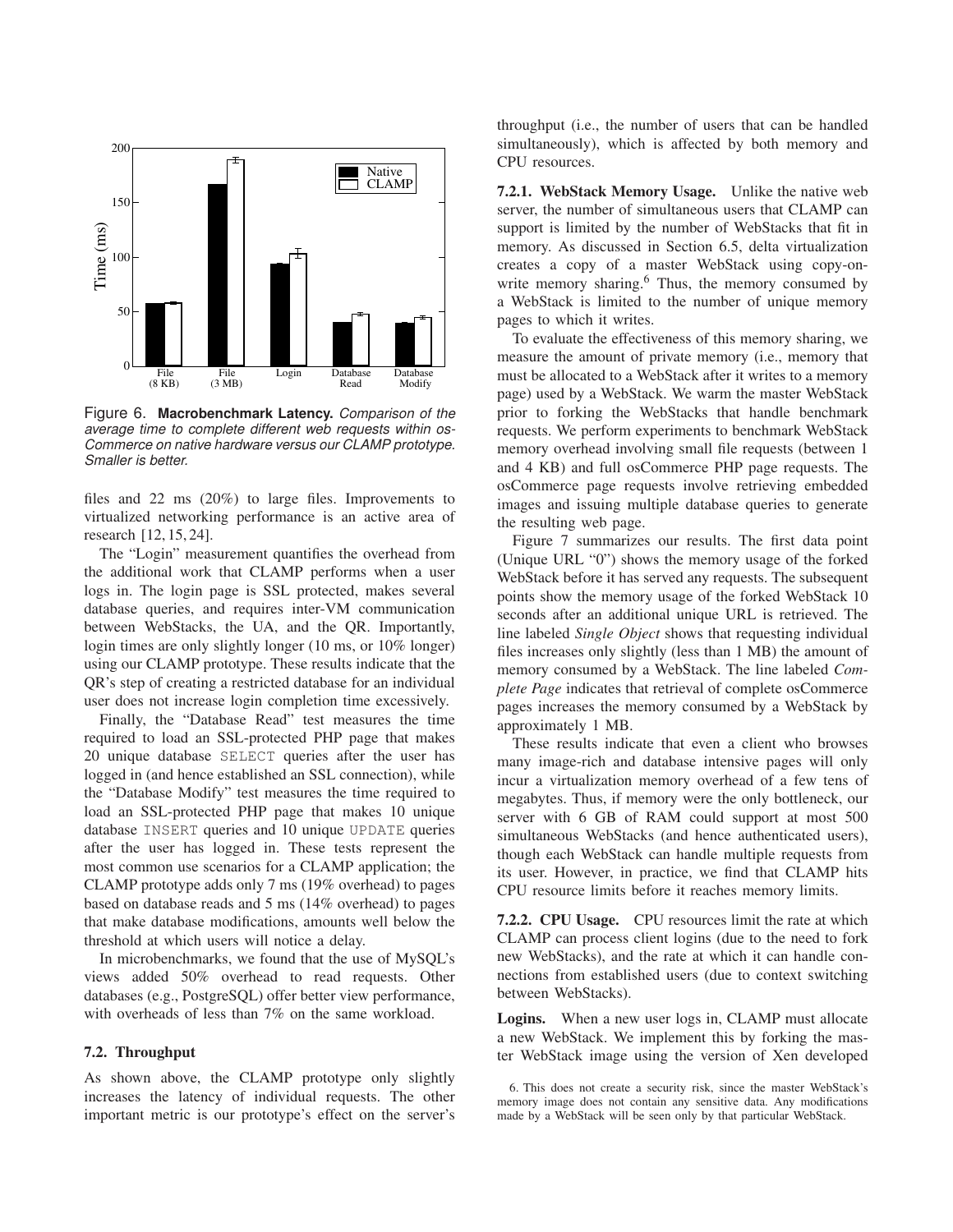

Figure 7. **WebStack Memory Usage.** With delta virtualization, a WebStack's memory usage grows as it handles additional requests. Here, we measure that growth by fetching individual images (the "Single Object" line) and complete osCommerce pages.

for the Potemkin Honeyfarm [30]. The Potemkin authors report that VM forking requires approximately 500 ms, and in our tests, we found that one CPU could fork two WebStacks/second, while the native server can handle up to 85 logins/second. While low, this approach is still faster than launching a new WebStack, which takes an average of 36 seconds. We also believe CLAMP's results can be improved using multi-core platforms and optimized forking techniques [5, 30]. In addition, the Dispatcher can buffer incoming client logins, allowing CLAMP to tolerate larger bursts of users at the cost increasing the latency of the HTTP response.

**Connections.** To measure the number of simultaneous connections our prototype can support, we spawn 500 clients at a fixed rate, i.e., *X* clients per second. Each client requests an SSL-protected PHP page that makes 10 unique database queries. We measure the amount of time taken for each client's request, and we judge a request successful if it completes in under two seconds. We define the system's overall throughput as the highest value of *X* for which all 500 clients' requests are successfully serviced. This approach represents a worst-case scenario for CLAMP, since each request must be directed to a different WebStack. As explained in Section 6.5, we use 50 static WebStacks to simulate the effects of delta virtualization.

On the native server (running directly on the hardware), we measured a throughput of 83 connections/second, while with our prototype, we measured a throughput of 35 connections/second (i.e., 42% of native). The main sources of overhead are the virtualized networking, and the expense of context switching between so many WebStacks. Nonetheless, given the unoptimized state of our prototype, and the security benefits CLAMP provides, we feel that this performance is reasonable, given that it would allow the server to process over three million requests per day.

## **8. Related Work**

CLAMP focuses on *tolerating* the compromise of a web server. It operates by restricting the flow of sensitive data among code modules using virtualization. We omit an extensive discussion of the significant prior work that focuses on detecting and preventing exploits in network servers; instead we focus on more closely related work in information flow control.

Mandatory Access Control (MAC) partitions software systems to protect data confidentiality and integrity by limiting how components access one another (e.g., MUL-TICS [23], SELinux [25,26] and AppArmor [20]). Recent research has yielded more flexible MAC called distributed information flow control (DIFC) [17]. DIFC is data-centric, enabling security policy enforcement even if systems do not provide strong protection via isolation. While DIFC systems provide considerable expressive power, creating applications within this model (or retrofitting legacy code to use it) requires specialized knowledge of DIFC-specific application platforms. For example, Asbestos [4] and HiStar [33] propose a new OS and require applications to be ported to use new DIFC-specific abstractions. Other systems (e.g., Flume [11]) implement DIFC using system call inter-positioning specific to a particular OS. Similarly, specialized programming language constructs (e.g., JIF [17] and SIF [2]) provide fine-grained DIFC, but only for applications tailored to those constructs.

We observe that the high cost of adoption has hampered the deployment of DIFC techniques in production systems, and design CLAMP to be readily applicable to real-world web applications. Although CLAMP does not provide all of the properties of a full DIFC system (e.g., it does not explicitly label data), our focus on the specific domain of web applications allows CLAMP to protect user data, while providing developers with the flexibility to select the web application components (OS, web server, programming language) that best fit their needs.

Commercial products are available that provide row-level database access control [18], similar in spirit to our Query Restrictor. Since these solutions may allow a compromised web server to access sensitive data for all active users, a CLAMP-like approach of extracting user authentication into an isolated module and isolating code running on behalf of different users is still desirable.

## **9. Conclusion**

In this work, we have investigated techniques to secure LAMP applications against a large number of threats while requiring minimal changes to existing applications. We developed the CLAMP architecture to isolate the large and complex web server and scripting environments from a small trusted computing base that provides user authentication and data access control. CLAMP occupies a point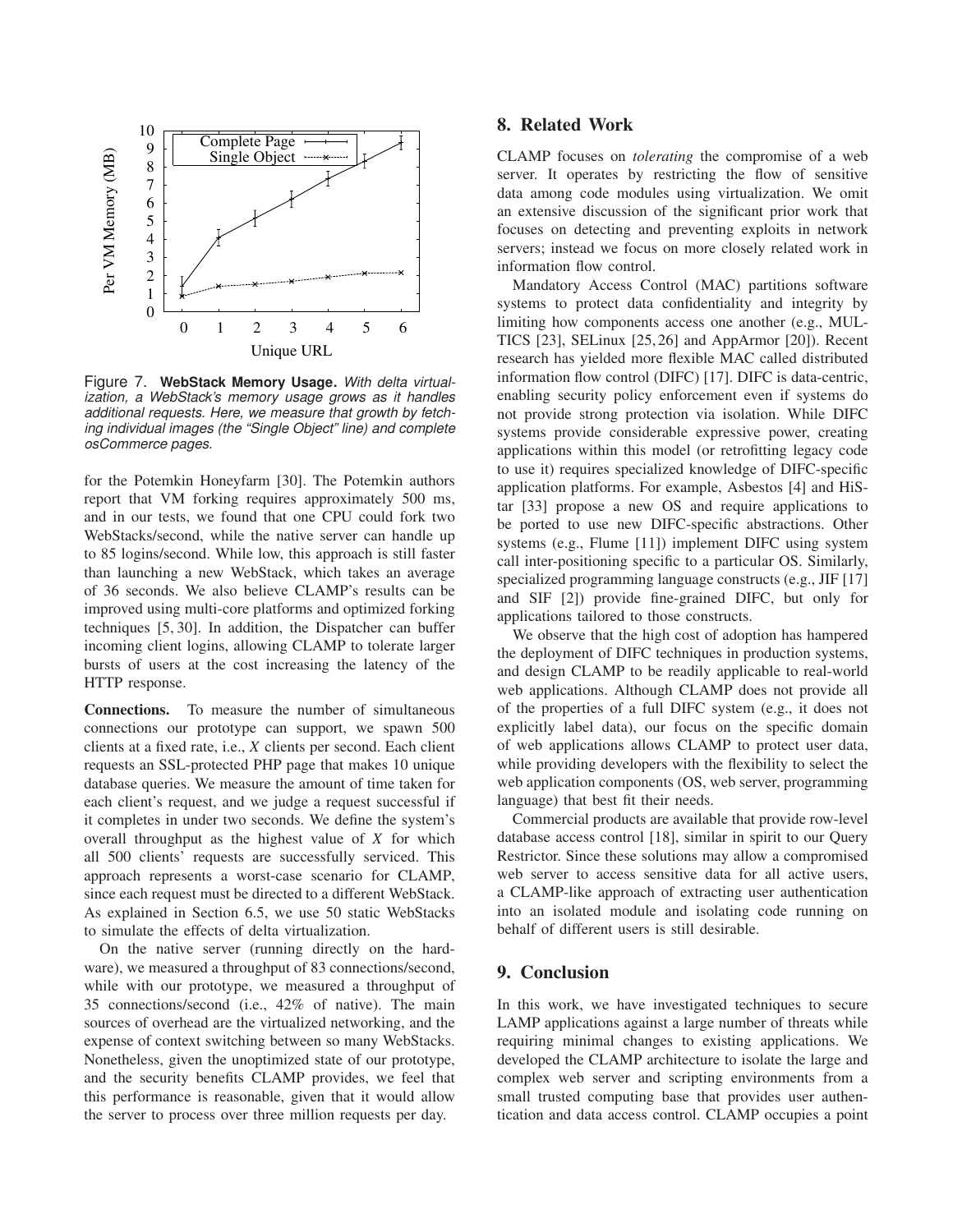in the web security design space notable for its simplicity for the web developer. Our proof-of-concept implementation indicates that porting existing LAMP applications to CLAMP requires a minimal number of changes, and the prototype can handle millions of SSL sessions per day.

## **Acknowledgments**

The authors would like to thank Diana Parno, Amar Phanishayee, Arvind Seshadri, and Matthew Wachs for their insightful comments and suggestions. The anonymous reviewers also provided valuable feedback.

This research was supported in part by CyLab at Carnegie Mellon under grant DAAD19-02-1-0389 from the Army Research Office, grants CNS-0509004, CNS-0716287, CCF-0424422, and CNS-0831440 from the National Science Foundation, and support from the iCAST project, National Science Council, Taiwan under the Grant NSC96-3114-P-001-002-Y. Bryan Parno is supported in part by an NSF Fellowship. The views and conclusions contained here are those of the authors and should not be interpreted as necessarily representing the official policies or endorsements, either express or implied, of ARO, CMU, iCast, NSF, or the U.S. Government or any of its agencies.

#### **References**

- [1] P. Barham, B. Dragovic, K. Fraser, S. Hand, T. Harris, A. Ho, R. Neugebar, I. Pratt, and A. Warfield. Xen and the art of virtualization. In *SOSP*, Oct. 2003.
- [2] S. Chong, K. Vikram, and A. C. Myers. SIF: Enforcing confidentiality and integrity in web applications. In *Proceedings of the USENIX Security Symposium*, Aug. 2007.
- [3] Courou. MyPhpMoney v2.0. http://sourceforge.net/projects/ myphpmoney/, Apr. 2008.
- [4] P. Efstathopoulos, M. Krohn, S. VanDeBogart, C. Frey, D. Ziegler, E. Kohler, D. Mazieres, F. Kaashoek, and R. Mor- ` ris. Labels and event processes in the Asbestos operating system. In *SOSP*, Oct. 2005.
- [5] D. Gupta, S. Lee, M. Vrable, S. Savage, A. C. Snoeren, A. Vahdat, G. Varghese, and G. M. Voelker. Difference engine: Harnessing memory redundancy in virtual machines. In *OSDI*, Dec. 2008.
- [6] H. Härtig, M. Hohmuth, J. Liedtke, J. Wolter, and S. Schönberg. The performance of  $\mu$ -kernel-based systems. In *SOSP*, 1997.
- [7] H. Havenstein. Google unveils plans for online personal health records. *Computerworld*, Oct. 2007.
- [8] P. A. Karger, M. E. Zurko, D. W. Bonin, A. H. Mason, and C. E. Kahn. A retrospective on the VAX VMM security kernel. *IEEE Transactions on Software Engineering*, 17(11):1147–1165, Nov. 1991.
- [9] R. Kerber. Court filing in TJX breach doubles toll. *The Boston Globe*, Oct. 2007.
- [10] E. Kohler. Hot crap! In *Proceedings of WOWCS*, Apr. 2008.
- [11] M. Krohn, A. Yip, M. Brodsky, N. Cliffer, M. F. Kaashoek, E. Kohler, and R. Morris. Information flow control for standard OS abstractions. In *SOSP*, Oct. 2007.
- [12] S. Kumar and K. Schwan. Netchannel: a VMM-level mechanism for continuous, transparent device access during VM migration. In *Proceedings of VEE*, Mar. 2008.
- [13] H. A. Lagar-Cavilla, J. A. Whitney, A. Scannell, P. Patchin, S. M. Rumble, E. de Lara, M. Brudno, and M. Satyanarayanan. SnowFlock: Rapid Virtual Machine Cloning for Cloud Computing. In *Proceedings of Eurosys*, Apr. 2009.
- [14] D. Magenheimer. Xen/IA64 code size stats. Xen developer's mailing list: http://lists.xensource.com/, Sept. 2005.
- [15] A. Menon, A. L. Cox, and W. Zwaenepoel. Optimizing network virtualization in Xen. In *Proceedings of the USENIX Annual Technical Conference (ATC)*, June 2006.
- [16] Microsoft Corp. Microsoft announces HealthVault. http://www.microsoft.com/industry/government/solutions/ healthvault.mspx%, Oct. 2007.
- [17] A. C. Myers and B. Liskov. Protecting privacy using the decentralized label model. *ACM Transactions on Software Engineering and Methodology*, 9(4):410–442, Oct. 2000.
- [18] A. Nanda. Keeping information private with VPD. In *Oracle Magazine*, Mar. 2004.
- [19] Open Source E-Commerce Solutions. osCommerce. http: //www.oscommerce.com/, Apr. 2008.
- [20] openSUSE. AppArmor. http://en.opensuse.org/AppArmor.
- [21] PGP Corporation. 2006 annual study: Cost of a data breach. http://www.computerworld.com/pdfs/PGP Annual Study PDF.pdf.
- [22] M. Rhor. Alum charged with hacking into Texas A&M. http://www.guardian.co.uk/worldlatest/story/0,,-6902530, 00.html, Sept. 2007.
- [23] J. H. Saltzer and M. D. Schroeder. Protection of information in computer systems. *Proceedings of IEEE*, 63(9), 1975.
- [24] J. R. Santos, G. J. Janakiraman, Y. Turner, and I. Pratt. Netchannel 2: Optimizing network performance. In *Proceedings of the XenSource/Citrix Xen Summit*, Nov. 2007.
- [25] S. Smalley and P. Loscocco. Integrating flexible support for security policies into the Linux operating system. In *Proc. of the USENIX Annual Technical Conference*, 2001.
- [26] R. Spencer, S. Smalley, P. Loscocco, M. Hibler, D. Andersen, and J. Lepreau. The Flask security architecture: System support for diverse security policies. In *Proceedings of the USENIX Security Symposium*, 1999.
- [27] TD AMERITRADE releases results of client SPAM investigation. http://www.amtd.com/newsroom/releasedetail.cfm? ReleaseID=264044, Sept. 2007.
- [28] Verizon Business. 2008 data breach investigations rehttp://www.verizonbusiness.com/resources/security/ databreachreport.pdf.
- [29] VMware Corporation. VMware ESX, bare-metal hypervisor for virtual machines. http://www.vmware.com/products/vi/ esx/, Nov. 2008.
- [30] M. Vrable, J. Ma, J. Chen, D. Moore, E. Vandekieft, A. C. Snoeren, G. M. Voelker, and S. Savage. Scalability, fidelity and containment in the Potemkin virtual honeyfarm. In *SOSP*, 2005.
- [31] H. Wang, X. Fan, and J. H. C. Jackson. Protection and communication abstractions for web browsers in MashupOS. In *SOSP*, Oct. 2007.
- [32] D. A. Wheeler. Linux kernel 2.6: It's worth more! Available at: http://www.dwheeler.com/essays/linux-kernel-cost.html, Oct. 2004.
- [33] N. Zeldovich, S. Boyd-Wickizer, E. Kohler, and D. Mazières. Making information flow explicit in HiStar. In *OSDI*, 2006.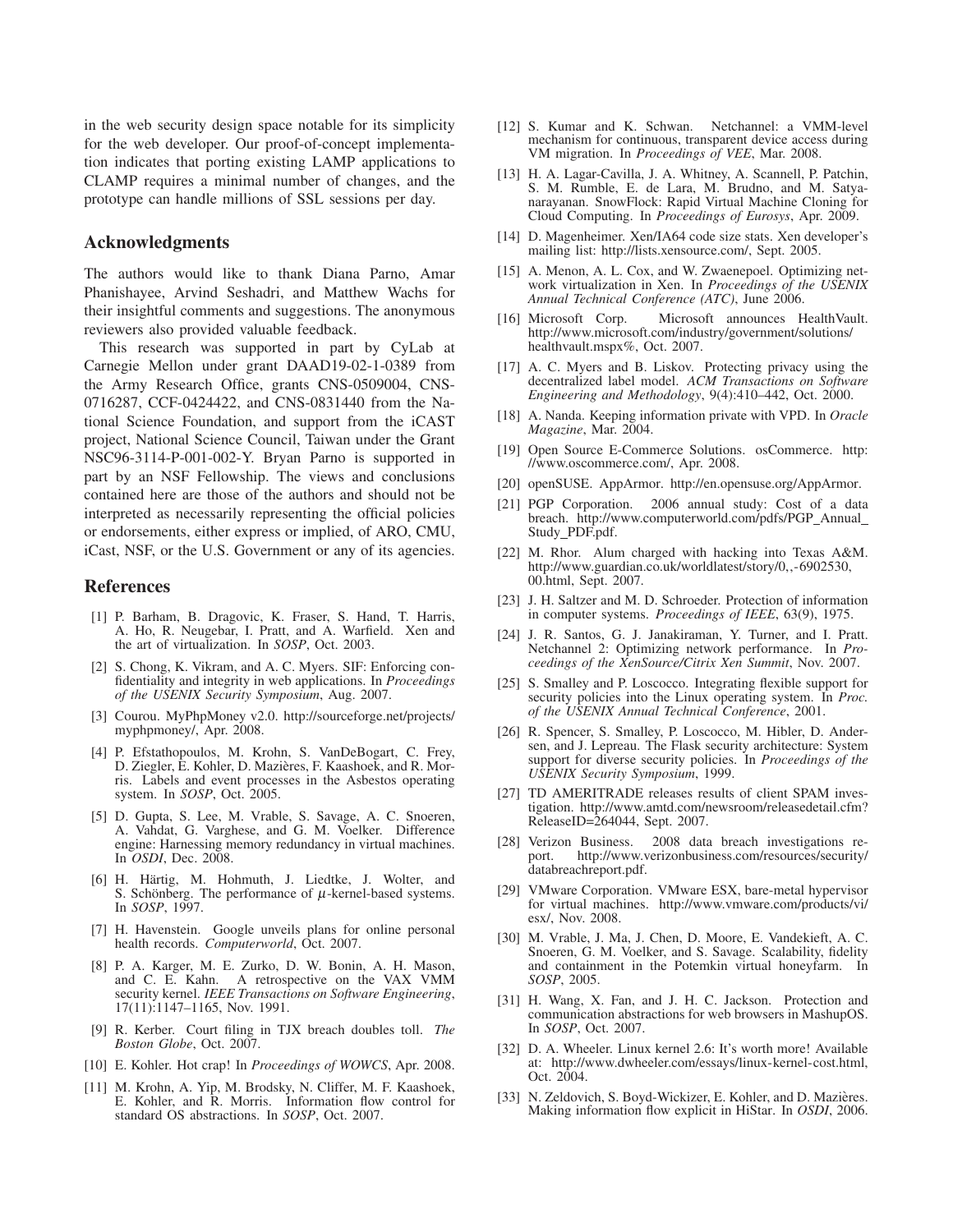# **Appendix A. Applying CLAMP to MyPhpMoney**

This appendix describes the process by which we ported MyPhpMoney [3], a personal finance manager, to CLAMP.

**User Authenticator (UA).** Porting MyPhpMoney was straightforward. We identified password checking code (less than 150 lines of code) in the original source and copied it to the UA. We added calls to the UA to one file (login.php) which handles user creation, login, and logoff, adding less than 10 lines altogether. Finally, we replaced two deprecated PHP database-access functions with their modern equivalents. In total, identifying the relevant code and making the necessary modifications required about two hours.

**Query Restrictor (QR).** We use the same QR implementation for all CLAMP applications. The QR operations that are unique to MyPhpMoney are specified by the appropriate data access policies.

Data Access Policies. Developing access policies for MyPhpMoney was also simple. We identified 7 tables that contain sensitive data. Thus, each policy file contains 7 lines, one for each table. Since MyPhpMoney does not include an administrative interface, we crafted policies for two access classes: user and nobody. Altogether, this effort required less than an hour.

# **Appendix B. Applying CLAMP to HotCRP**

We also ported the HotCRP conference management software [10] to CLAMP. HotCRP allows authors to submit papers and PC members to review, comment on, and rank the papers. Porting HotCRP to CLAMP required considerably more effort than our other examples.

**User Authenticator (UA).** Extracting the user authentication functions for HotCRP was straightforward, supporting our hypothesis that the authentication functionality for most websites is largely self-contained. We copied the login functionality (approximately 40 lines of code) to the UA, and added calls to the UA to one file (index.php) that handles user creation, login, and logoff, adding less than 6 total lines of code. In total, creating the UA for HotCRP required less than an hour of effort.

Query Restrictor (QR). As with our previous ports, HotCRP required no changes to the QR. All of the HotCRPspecific knowledge was captured in the data-access policies.

**Data Access Policies.** HotCRP defines many potential user roles, and it is specifically designed for flexibility, allowing PC Chairs to choose from a variety of security policies. This flexibility adds to the complexity of the software, raising the possibility of information leaks.

Indeed, the author of HotCRP expresses a desire for a "flexible information flow control layer" in order to prevent inadvertent information exposure [10].

With HotCRP, a user can be an author, an external reviewer, a PC member, a PC Chair, a Chair's Assistant, or any combination of these. For example, a PC member can be an author as well. To create access policies for all of these potential roles, we first developed policies for users that only fall into one category, for example, users who are only authors. This gave us five access classes. We then developed policies for "hybrid" users who act in multiple roles. Not all permutations were needed. For instance, the PC Chair has full access rights to all of the data in the database. If the PC Chair is also an author, she still retains all of her access rights. On the other hand, PC members typically should not see reviews for papers they have conflicts with, but authors can (after decisions have been made) see the reviews for their own papers. Fortunately, even for these cases, the hybrid policy proved to be relatively straightforward to create, with most of the tables simply using the same restrictions as the more permissive role. In the end, we only added two hybrid access classes.

The real challenge for porting HotCRP to CLAMP came from the extreme flexibility that HotCRP gives to the PC Chair. For example, the PC chair can decide that submissions are anonymous, not anonymous, or optionally anonymous. Similar options are available for reviews. Thus, the definition of the sensitive data CLAMP should protect can change radically based on the PC Chair's choices. As developers unfamiliar with HotCRP, we found it challenging to extract all of this logic from the code and encode it in SQL view restrictions for CLAMP's data access policies. Nonetheless, with only a few days of effort, we created a full set of reasonable policies for HotCRP. Figure 8 illustrates one of the policy statements we developed.

To validate our policies, we asked HotCRP's creator, Eddie Kohler, to review their accuracy. He agreed that the policies seemed reasonable and noted a few mistakes in our initial version. This review highlights several key points.

First, it is quite possible to develop reasonable data access policies even for complex applications with dynamic data access controls. Indeed, in many ways, HotCRP represents an extreme in this regard. Many other applications that handle sensitive data require far less flexibility. For example, a bank will always want users' financial data protected, and is unlikely to purposefully include application options that allow customers to see each other's data.

Second, the errors we did make in our initial policies illustrate that CLAMP can provide significant benefits even if its policies are not completely accurate. A policy may incorrectly limit access to data, in which case security is not harmed, and the missing data will likely be easy to notice and debug. Even when a policy permits access to